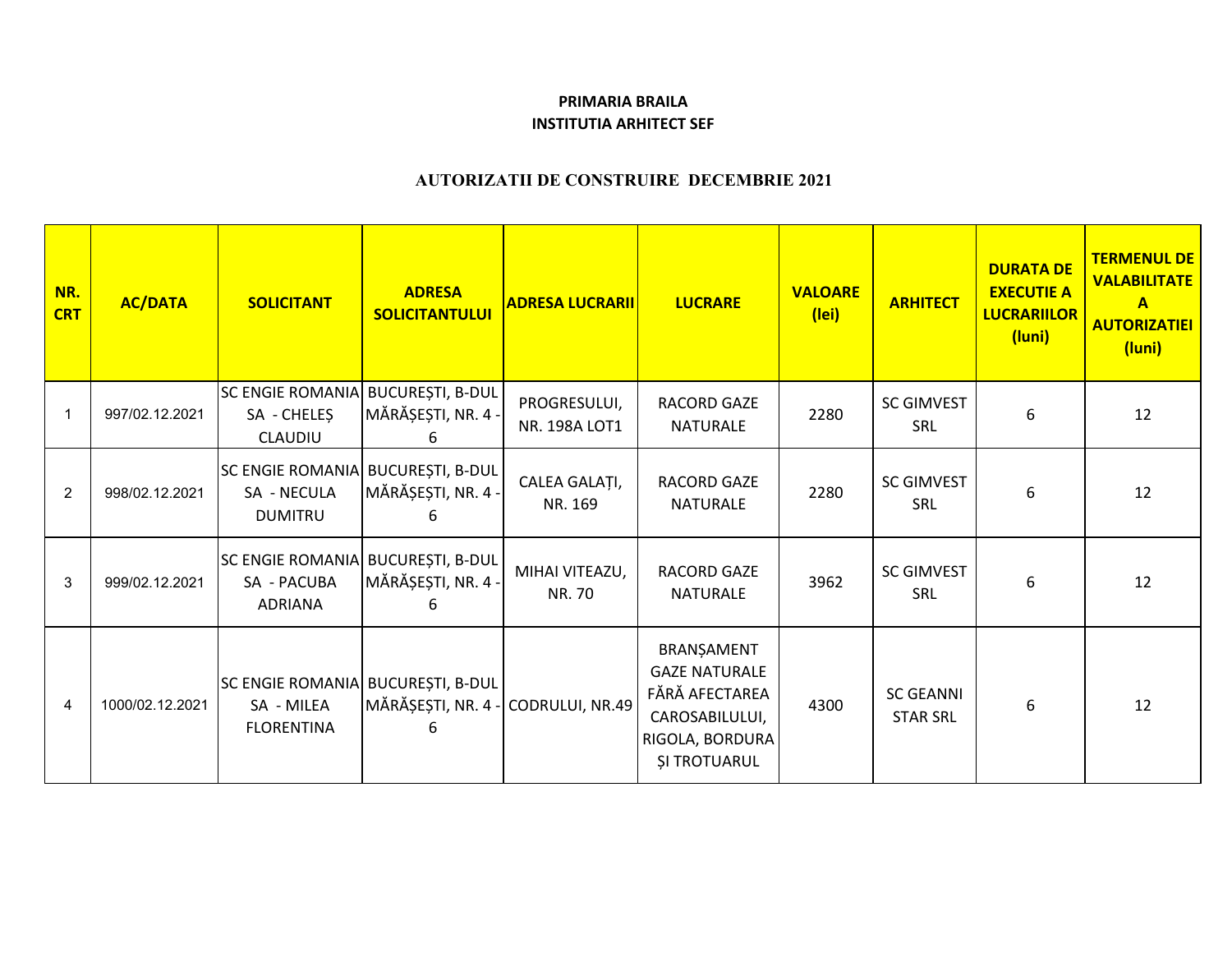| 5               | 1001/02.12.2021 | <b>SC ENGIE ROMANIA</b><br>SA - COMAN RADU                           | <b>BUCUREȘTI, B-DUL</b><br>MĂRĂȘEȘTI, NR. 4 -<br>6 | 24 IANUARIE<br>1859, NR. 6               | BRANŞAMENT<br><b>GAZE NATURALE</b><br>FĂRĂ AFECTAREA<br>CAROSABILULUI,<br>RIGOLA, BORDURA<br><b>ȘI TROTUARUL</b> | 3962 | <b>SC GIMVEST</b><br>SRL                | 6 | 12 |
|-----------------|-----------------|----------------------------------------------------------------------|----------------------------------------------------|------------------------------------------|------------------------------------------------------------------------------------------------------------------|------|-----------------------------------------|---|----|
| $6\phantom{1}6$ | 1002/02.12.2021 | SC ENGIE ROMANIA BUCUREȘTI, B-DUL<br>SA - VÂLSAN<br>RĂDUCAN          | MĂRĂȘEȘTI, NR. 4 -                                 | DECEBAL, NR. 66                          | BRANȘAMENT<br><b>GAZE NATURALE</b><br>FĂRĂ AFECTAREA<br>CAROSABILULUI,<br>RIGOLA, BORDURA<br><b>ȘI TROTUARUL</b> | 2280 | <b>SC GIMVEST</b><br>SRL                | 6 | 12 |
| $\overline{7}$  | 1003/02.12.2021 | <b>BURDUCEA</b><br><b>MARIOARA</b>                                   | <b>BUCUREȘTI, B-DUL</b><br>MĂRĂȘEȘTI, NR. 4 -<br>6 | CEZAR PETRESCU,<br>NR. 31                | <b>RACORD GAZE</b><br><b>NATURALE</b>                                                                            | 2280 | <b>SC GIMVEST</b><br>SRL                | 6 | 12 |
| 8               | 1004/02.12.2021 | <b>SC ENGIE ROMANIA</b><br>SA - TUDORICĂ<br>PETRICĂ                  | <b>BUCUREȘTI, B-DUL</b><br>MĂRĂȘEȘTI, NR. 4 -<br>6 | <b>DUMBRAVA</b><br><b>ROȘIE, NR. 119</b> | <b>RACORD GAZE</b><br><b>NATURALE</b>                                                                            | 3962 | <b>SC GIMVEST</b><br>SRL                | 6 | 12 |
| 9               | 1005/02.12.2021 | SC ENGIE ROMANIA BUCUREȘTI, B-DUL<br>SA - TUDORICĂ<br><b>VIORICA</b> | MĂRĂȘEȘTI, NR. 4 -<br>6                            | <b>DUMBRAVA</b><br><b>ROȘIE, NR. 127</b> | <b>RACORD GAZE</b><br><b>NATURALE</b>                                                                            | 3962 | <b>SC GIMVEST</b><br>SRL                | 6 | 12 |
| 10              | 1006/02.12.2021 | SC ENGIE ROMANIA BUCURESTI, B-DUL<br>SA - PRAGATE<br><b>ZOICA</b>    | MĂRĂȘEȘTI, NR. 4 -<br>6                            | DUDULUI, NR. 55                          | BRANȘAMENT<br><b>GAZE NATURALE ȘI</b><br>PRM                                                                     | 2860 | <b>SC GAZTERM</b><br><b>PROIECT SRL</b> | 6 | 12 |
| 11              | 1007/02.12.2021 | GHEORGHITĂ<br><b>DUMITRICĂ</b>                                       | <b>BUCUREȘTI, B-DUL</b><br>MĂRĂȘEȘTI, NR. 4 -<br>6 | <b>TIMIȘ, NR. 170</b>                    | BRANŞAMENT<br><b>GAZE NATURALE</b><br><b>MEDIE PRESIUNE</b>                                                      | 4555 | <b>SC STAR P&amp;G</b><br>SRL           | 6 | 12 |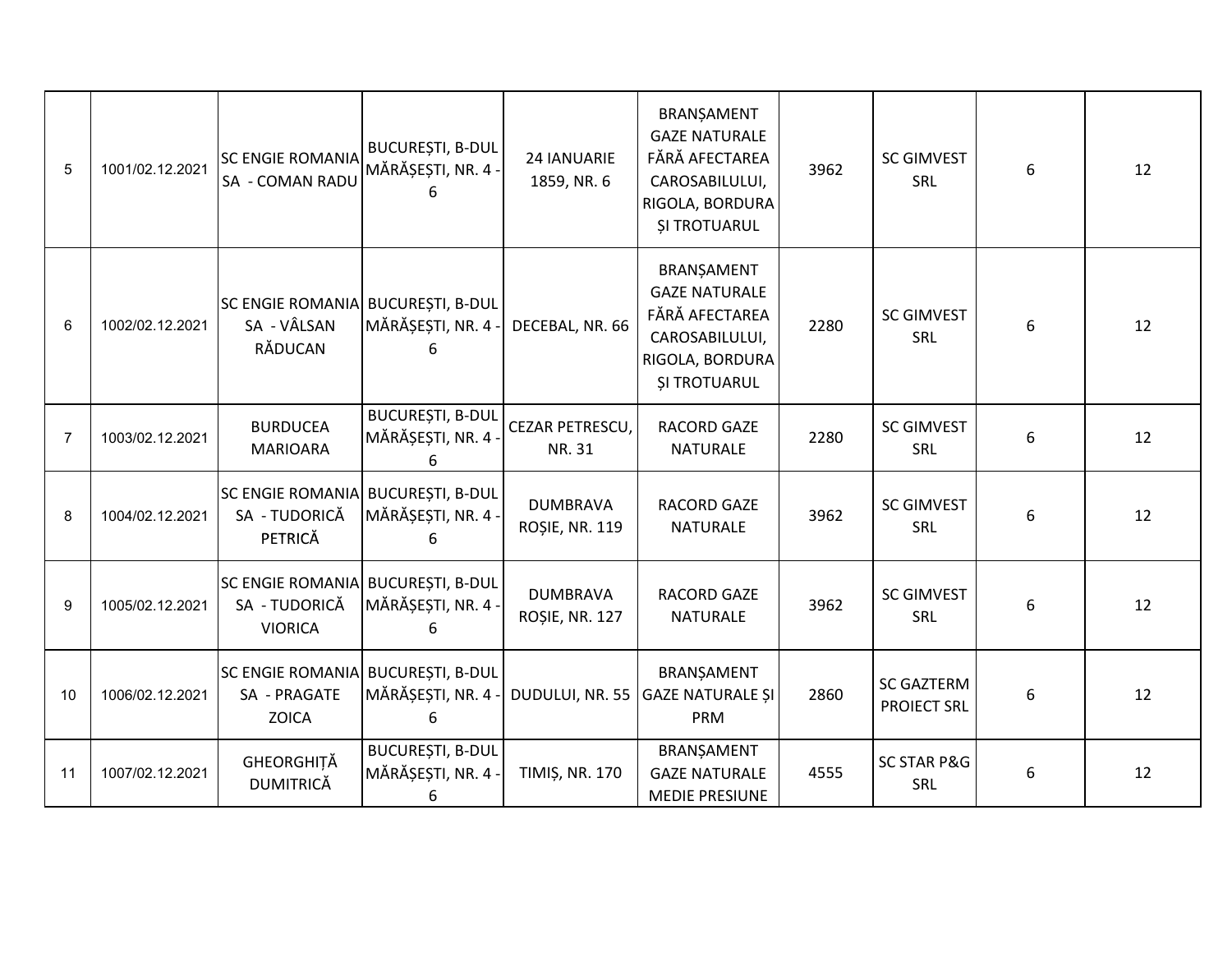| 12 | 1008/02.12.2021 | SC ENGIE ROMANIA BUCUREȘTI, B-DUL<br>SA - CHIRITOIU<br>PETRICĂ       | MĂRĂȘEȘTI, NR. 4 -<br>6                                           | PETRU RAREȘ, NR.<br>38C                        | RACORD GAZE<br>NATURALE FĂRĂ<br>AFECTAREA<br>CAROSABILULUI,<br>RIGOLA, BORDURA<br><b>SI TROTUARUL</b> | 3962   | <b>SC GIMVEST</b><br>SRL                | 12 | 12 |
|----|-----------------|----------------------------------------------------------------------|-------------------------------------------------------------------|------------------------------------------------|-------------------------------------------------------------------------------------------------------|--------|-----------------------------------------|----|----|
| 13 | 1009/02.12.2021 | <b>SC ENGIE ROMANIA</b><br>SA - COADĂ PAVEL                          | <b>BUCUREȘTI, B-DUL</b><br>MĂRĂȘEȘTI, NR. 4 -<br>6                | <b>STEFAN</b><br>SECĂREANU, NR.<br>1           | BRANȘAMENT<br><b>GAZE NATURALE</b>                                                                    | 2280   | <b>SC GIMVEST</b><br>SRL                | 12 | 12 |
| 14 | 1010/02.12.2021 | SC ENGIE ROMANIA BUCUREȘTI, B-DUL<br>SA - GEREA<br>CONSTANȚA         | MĂRĂȘEȘTI, NR. 4 -<br>6                                           | MIRON COSTIN,<br>NR. 41                        | <b>RACORD GAZE</b><br><b>NATURALE</b>                                                                 | 3199   | <b>SC GIMVEST</b><br>SRL                | 12 | 12 |
| 15 | 1011/02.12.2021 | SC ENGIE ROMANIA BUCUREȘTI, B-DUL<br>SA - CATRINA<br><b>TUDORITA</b> | MĂRĂȘEȘTI, NR. 4 - RÂMNICU SĂRAT,<br>6                            | <b>FUNDĂTURA</b><br><b>NR.9</b>                | BRANȘAMENT<br><b>GAZE NATURALE</b>                                                                    | 3615   | <b>SC GAZTERM</b><br><b>PROIECT SRL</b> | 12 | 12 |
| 16 | 1012/02.12.2021 | <b>SC ENGIE ROMANIA</b><br>SA - IORGA MARIA                          | <b>BUCUREȘTI, B-DUL</b><br>MĂRĂȘEȘTI, NR. 4 - RÂMNICU SĂRAT,<br>6 | <b>FUNDĂTURA</b><br>NR. 24                     | BRANȘAMENT<br><b>GAZE NATURALE</b>                                                                    | 3552   | <b>SC GAZTERM</b><br><b>PROIECT SRL</b> | 12 | 12 |
| 17 | 1013/03.12.2021 | SASU TUDOR ȘI<br><b>SASU DANIELA</b>                                 | CEZAR PETRESCU,<br>NR. 2, BL. B5, SC. 3,<br>ET. 3, AP. 47         | <b>GHEORGHE</b><br>MUNTEANU<br>MURGOCI, NR, 6B | <b>CONSTRUIRE</b><br>LOCUINȚĂ P+M                                                                     | 180000 | <b>TOMA</b><br>STELUȚA                  | 24 | 12 |
| 18 | 1014/06.12.2021 | <b>VACU ADRIAN</b><br>CĂTĂLIN,<br><b>CONSTANTIN</b><br>SILVIA        | 1 DECEMBRIE<br>1918, NR 11, BL.<br>3A, AP. 48                     | RAHOVA, NR 346                                 | DESFIINTARE CORP<br>C1, CONSTRUIRE<br>LOCUINTĂ<br>$Sp+P+1E SI$<br>ÎMPREJMUIRE LA<br>STRADĂ            | 216000 | ANDREEA<br>ALEXANDRA<br>FRĂȚIMAN        | 12 | 12 |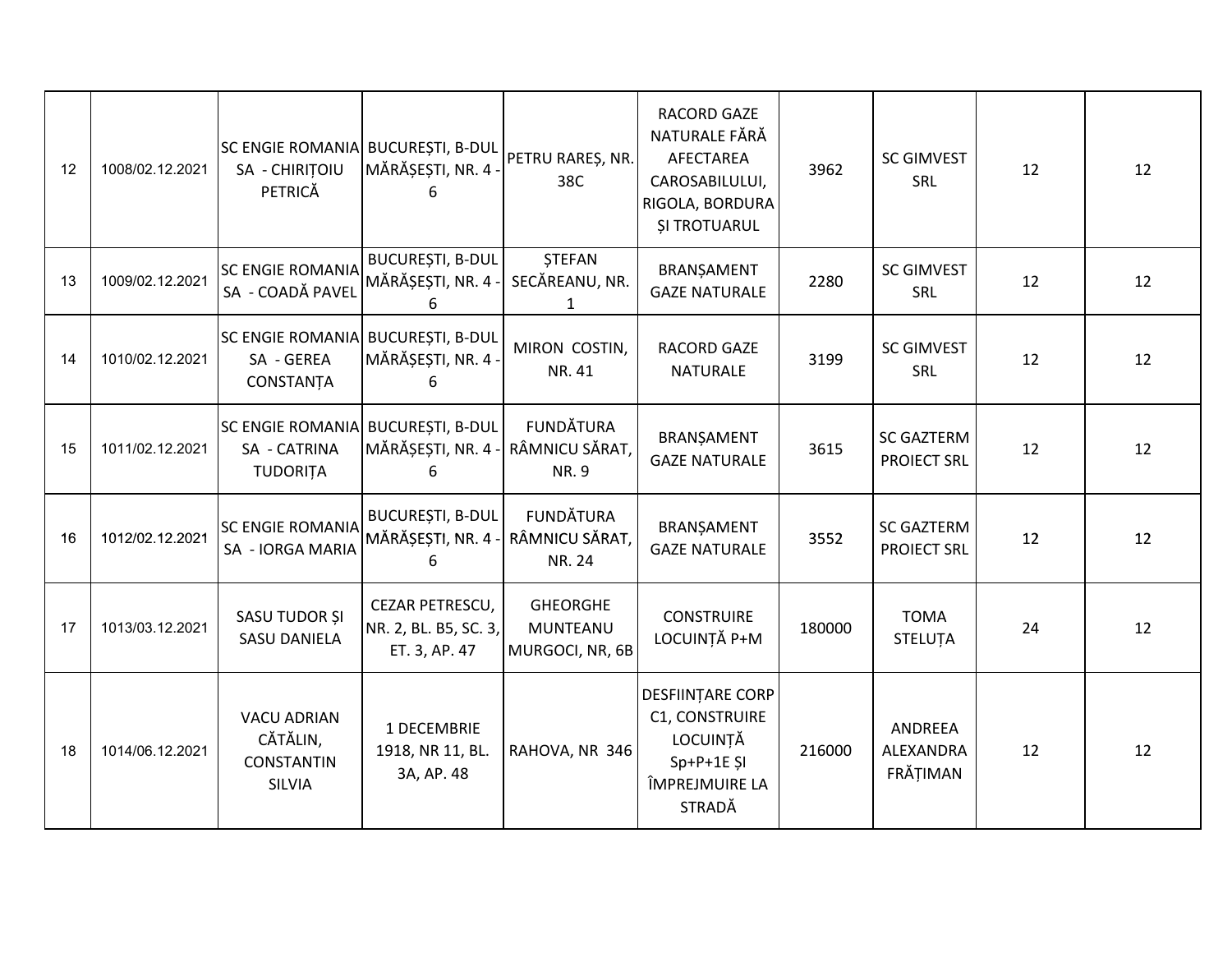| 19 | 1015/06.12.2021 | <b>CONSILIUL</b><br>JUDEȚEAN BRĂILA                                                   | $P-TA$<br>INDEPENDENȚEI,<br><b>NR.1</b> | ȘOS. BUZĂULUI,<br>NR. 2 LOT 1        | REABILITARE ȘI<br>ANVELOPARE<br>PAVILION A,<br>(CONSTRUCTIILE<br>C1, C2, C3 -<br>SPITALUL<br>JUDEȚEAN DE<br>URGENȚĂ | 29128745.4<br>$\mathbf{1}$      | <b>CRISTIAN</b><br><b>PETRE</b>                  | 24      | 12 |
|----|-----------------|---------------------------------------------------------------------------------------|-----------------------------------------|--------------------------------------|---------------------------------------------------------------------------------------------------------------------|---------------------------------|--------------------------------------------------|---------|----|
| 20 | 1016/07.12.2021 | SC ENGIE ROMANIA BUCUREȘTI, B-DUL<br><b>SA - NEAGU</b><br>CARMEN                      | MĂRĂȘEȘTI, NR. 4 ·<br>6                 | EFTIMIE MURGU,<br>NR. 161            | BRANȘAMENT<br><b>GAZE NATURALE</b>                                                                                  | 2280                            | <b>SC GIMVEST</b><br>SRL                         | 6       | 12 |
| 21 | 1017/07.12.2021 | <b>MUNICIPIUL</b><br><b>BRĂILA</b>                                                    | $P-TA$<br>INDEPENDENȚEI,<br><b>NR.1</b> | <b>ZONA PARC</b><br><b>MONUMENT</b>  | AMENAJARE<br>ORĂȘELUL<br>COPIILOR ȘI SKATE<br>PARK ÎN PARC<br><b>MONUMENT</b>                                       | 4917662.46<br>LEI (FĂRĂ<br>TVA) | <b>DRAGOMIR</b><br><b>EUGEN</b><br><b>BOGDAN</b> | 24      | 12 |
| 22 | 1018/08.12.2021 | SC ENGIE ROMANIA BUCUREȘTI, B-DUL<br>SA - GHERGHIŞAN<br><b>CRISTIAN - CIPRIAN</b>     | MĂRĂȘEȘTI, NR. 4 -<br>6                 | FAGULUI, NR. 1,<br>LOT <sub>1</sub>  | CONDUCTĂ ȘI<br><b>RACORD GAZE</b><br><b>NATURALE</b>                                                                | 4591                            | <b>SC GIMVEST</b><br>SRL                         | 12      | 12 |
| 23 | 1019/08.12.2021 | SC ENGIE ROMANIA BUCUREȘTI, B-DUL<br><b>SA - STOICA</b><br><b>MARIOARA</b>            | MĂRĂȘEȘTI, NR. 4 ·<br>6                 | IASOMIEI, NR. 16<br>LOT <sub>1</sub> | <b>RACORD GAZE</b><br><b>NATURALE</b>                                                                               | 3199                            | <b>SC GIMVEST</b><br>SRL                         | 6       | 12 |
| 24 | 1020/08.12.2021 | SC ENGIE ROMANIA BUCUREȘTI, B-DUL<br>SA - RAUTĂ PAUL - MĂRĂȘEȘTI, NR. 4 -<br>VALENTIN | 6                                       | ANDREI COCOȘ,<br>NR. 61, LOT 2       | <b>RACORD GAZE</b><br><b>NATURALE</b>                                                                               | 3962                            | <b>SC GIMVEST</b><br>SRL                         | 6       | 12 |
| 25 | 1021/08.12.2021 | LEFTER IOANA - ptr.<br>CUP "DUNĂREA"<br><b>BRĂILA</b>                                 |                                         |                                      | NICOPOLE, NR. 82 NICOPOLE, NR. 82 BRANSAMENT APĂ                                                                    | 6139                            | <b>CUP</b><br>"DUNĂREA"<br><b>BRĂILA</b>         | 14 ZILE | 12 |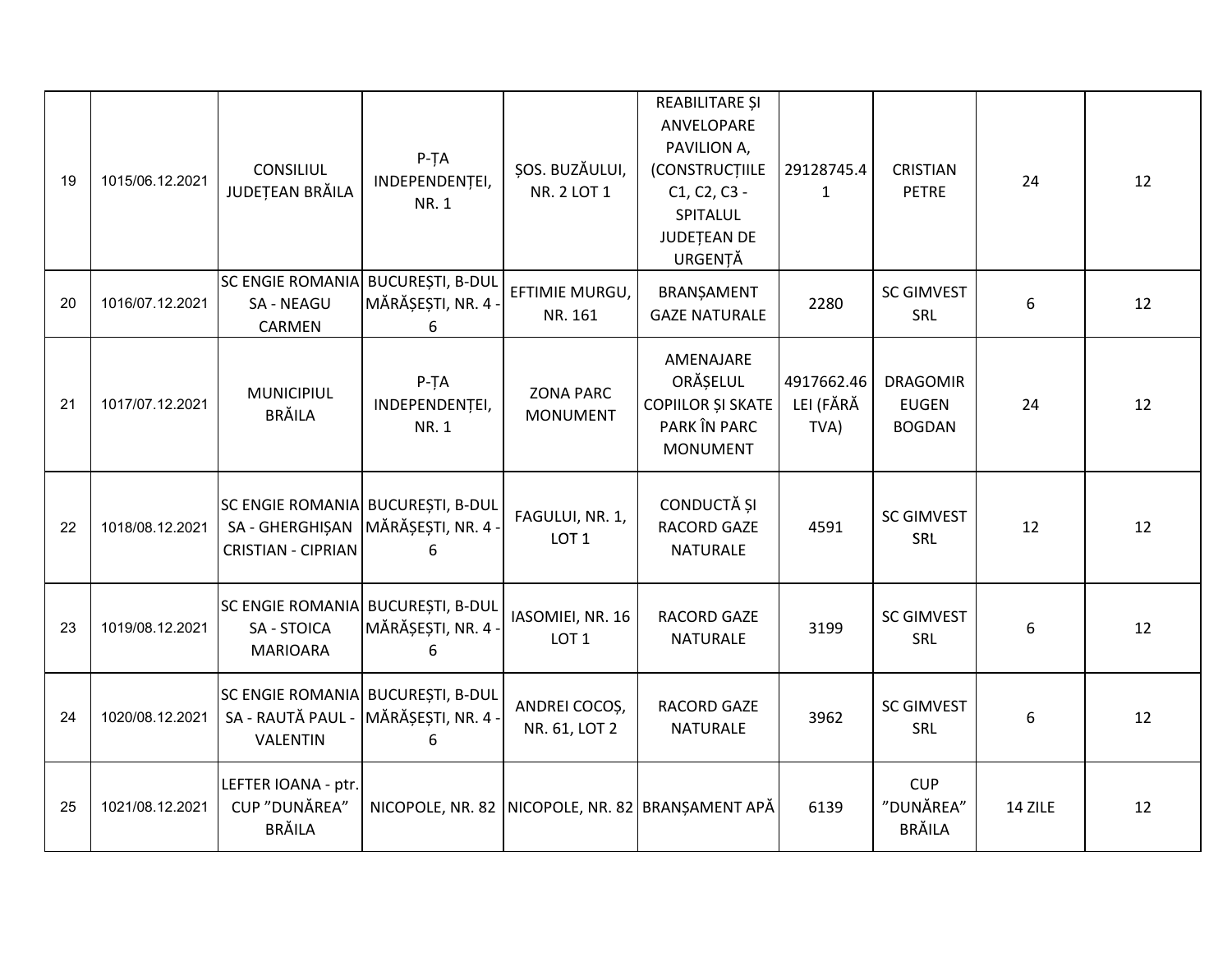| 26 | 1022/08.12.2021 | <b>DUMITRACHE</b><br>SILVIU DANIEL ȘI<br><b>DUMITRACHE</b><br><b>CARMEN MIHAELA</b> | ȘOS. BUZĂULUI,<br>NR. 19, BL. B31, SC.<br>1, ET. 4, AP. 15 | <b>NICOLAE</b><br>TITULESCU, NR.<br>29 | DESFIINȚARE<br>LOCUINȚĂ P ȘI<br>ANEXĂ ȘI<br><b>CONSTRUIRE</b><br>LOCUINȚĂ PARTER                                                                      | 187900 | <b>VLADIMIR</b><br><b>LUPOAIE</b> | 24 | 12 |
|----|-----------------|-------------------------------------------------------------------------------------|------------------------------------------------------------|----------------------------------------|-------------------------------------------------------------------------------------------------------------------------------------------------------|--------|-----------------------------------|----|----|
| 27 | 1023/08.12.2021 | BĂTRÎNU IONEL ȘI<br>BĂTRÎNU CHIRINA                                                 | G-RAL D.<br>PRAPORGESCU,<br>NR. 154A                       | G-RAL D.<br>PRAPORGESCU,<br>NR. 154A   | <b>EXTINDERE CORP</b><br>C1, LOCUINȚĂ<br><b>PARTER INTRARE</b><br>ÎN LEGALITATE,<br><b>REABILITARE CORP</b><br><b>C1 ȘI CONSTRUIRE</b><br>ÎMPREJMUIRE | 50000  | LUCA<br><b>GHEORGHE</b>           | 12 | 12 |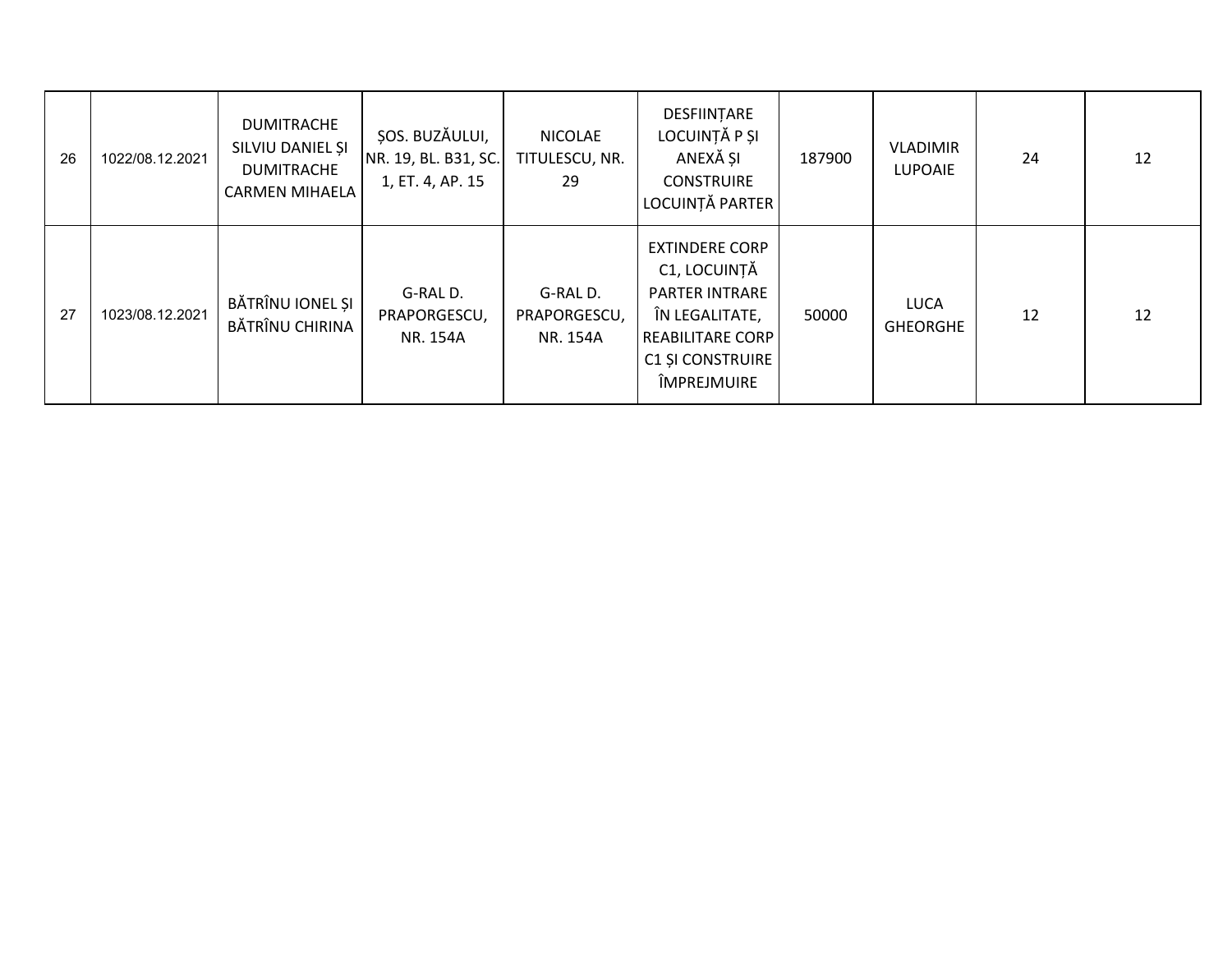| 28 | 1024/08.12.2021 | <b>BUZAMAT PETRICĂ</b><br>ȘI BUZAMAT STELA                              | GAROAFELOR, NR. GAROAFELOR, NR.<br>6              | 6                                                 | <b>INTRARE</b> ÎN<br>LEGALITATE<br>PENTRU:<br>DESFIINȚARE<br>PARȚIALĂ CORP<br>C1, (FOSTĂ CORP<br>A) LOCUINȚA,<br><b>DESFIINTARE CORP</b><br>C1 (MAGAZIE),<br><b>CORP</b><br>C2(MAGAZIE),<br><b>CORP</b><br>C3(MAGAZIE),<br><b>CORP</b><br>C4, (MARCHIZĂ),<br>CORP C5(WC),<br><b>EXTINDERE</b><br>LOCUINȚĂ PARTER<br>C1 CU CORP (C6) ȘI<br>ANEXĂ PARTER(C7) | 21800 | <b>PASCU</b><br><b>MIHAELA</b>    | 12     | 12 |
|----|-----------------|-------------------------------------------------------------------------|---------------------------------------------------|---------------------------------------------------|------------------------------------------------------------------------------------------------------------------------------------------------------------------------------------------------------------------------------------------------------------------------------------------------------------------------------------------------------------|-------|-----------------------------------|--------|----|
| 29 | 1025/08.12.2021 | <b>ENCIU MARIUS -</b><br>DANIEL - ptr. CUP<br>'DUNĂREA" BRĂILA          | I.C. BRĂTIANU, NR.<br>77bis                       | I.C. BRĂTIANU,<br>NR. 77bis                       | BRANȘAMENT APĂ                                                                                                                                                                                                                                                                                                                                             | 3961  | <b>CUP</b><br>"DUNĂREA"<br>BRĂILA | 7 ZILE | 12 |
| 30 | 1026/08.12.2021 | ZAHARIA MARIAN<br>CĂTĂLIN ȘI<br>ZAHARIA<br>MĂDĂLINA<br><b>GEORGIANA</b> | SEBEȘULUI, NR. 4,<br>BL.B, SC.3, ET. P,<br>AP. 45 | SEBEȘULUI, NR. 4,<br>BL.B, SC.3, ET. P,<br>AP. 45 | CONSTRUIRE,<br>ÎNCHIDERE<br><b>BALCON ȘI</b><br>RECOMPARTIMEN<br><b>TARE</b><br>APARTAMENT<br><b>INTRARE</b> ÎN<br>LEGALITATE                                                                                                                                                                                                                              | 6000  | FRĂȚIMAN<br>ANDREEA<br>ALEXANDRA  | 12     | 12 |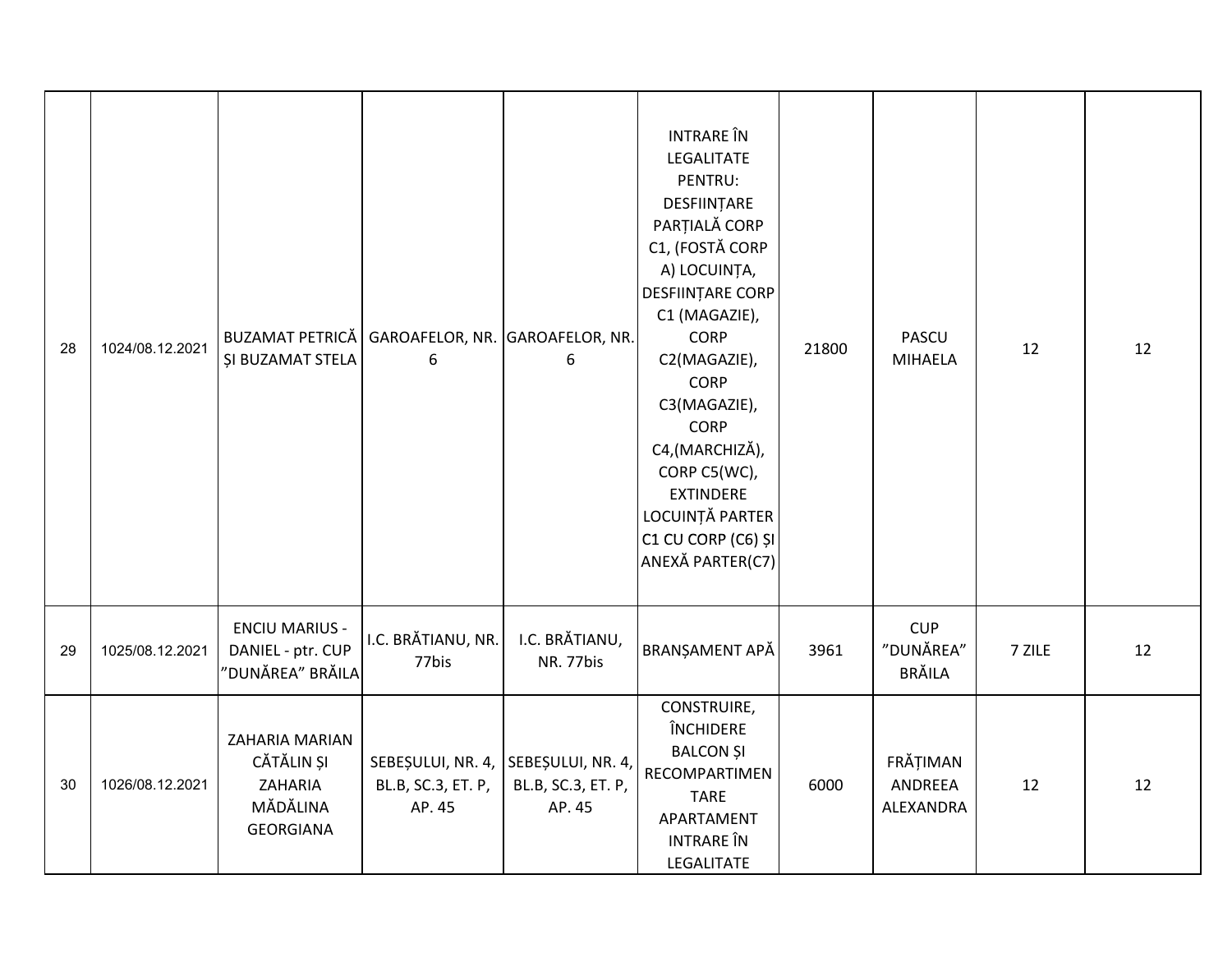| 31 | 1027/08.12.2021 | S.C. ANASTASIA<br>S.R.L. GAVRILĂ<br>TRAIAN ȘI GAVRILĂ<br>ANA                                           | EROILOR, NR. 1D                                     | PANAIT ISTRATI,<br>NR. 1                | REABILITARE<br><b>IMOBIL C1 CU</b><br><b>REGIM DE</b><br>ÎNĂLȚIME D+P+1E                                     | 90000  | FRĂȚIMAN<br>ANDREEA<br>ALEXANDRA           | 12      | 12 |
|----|-----------------|--------------------------------------------------------------------------------------------------------|-----------------------------------------------------|-----------------------------------------|--------------------------------------------------------------------------------------------------------------|--------|--------------------------------------------|---------|----|
| 32 | 1028/08.12.2021 | PANĂ TUDOR - ptr.<br>CUP "DUNĂREA"<br><b>BRĂILA</b>                                                    | P-TA UZINEI, NR. 1                                  | <b>COSTACHE</b><br>NEGRUZZI, NR.<br>129 | <b>RACORD</b><br>CANALIZARE                                                                                  | 3108   | <b>CUP</b><br>"DUNĂREA"<br><b>BRĂILA</b>   | 14 ZILE | 12 |
| 33 | 1029/08.12.2021 | <b>BOGDAN FLORIN</b>                                                                                   | DUDULUI, NR. 10,<br>BL. 24, SC. 3, ET. 3,<br>AP. 58 | PALTINULUI, NR.<br>20C                  | <b>ALIMENTARE CU</b><br><b>ENERGIE</b><br><b>ELECTRICĂ</b>                                                   | 3900   | <b>SC</b><br>EGHESMAN<br><b>ENERGY SRL</b> | 6       | 12 |
| 34 | 1030/08.12.2021 | <b>SC ENGIE ROMANIA</b><br>SA - BEJAN OLGA                                                             | <b>BUCUREȘTI, B-DUL</b><br>MĂRĂȘEȘTI, NR. 4<br>6    | <b>NEAGOE</b><br>BASARAB, NR. 75        | <b>RACORD GAZE</b><br><b>NATURALE</b>                                                                        | 2280   | <b>SC GIMVEST</b><br>SRL                   | 6       | 12 |
| 35 | 1031/08.12.2021 | <b>SC ENGIE ROMANIA</b><br>SA - PUIU MIHAELA                                                           | <b>BUCUREȘTI, B-DUL</b><br>MĂRĂȘEȘTI, NR. 4<br>6    | INULUI, NR. 19A                         | RACORD GAZE<br><b>NATURALE</b>                                                                               | 2280   | <b>SC GIMVEST</b><br>SRL                   | 6       | 12 |
| 36 | 1032/08.12.2021 | <b>LICEUL</b><br><b>TEHNOLOGIC</b><br>"PANAIT ISTRATI"<br><b>BRĂILA prin PANAIT</b><br><b>GABRIELA</b> | PLANTELOR, NR.<br>13                                | <b>MIRCEA</b><br>MĂLĂERU, NR. 82        | AMENAJARE<br><b>GRUPURI</b><br>SANITARE ȘI<br>ASIGURAREA CU<br>UTILITĂȚI A<br><b>ACESTORA</b>                | 61700  | <b>MIHAELA</b><br><b>GHEORGHIU</b>         | 12      | 12 |
| 37 | 1033/09.12.2021 | IVAN IONEL ȘI IVAN<br>OLIMPIA - IULIA                                                                  | BASARAB VODĂ,<br><b>NR.3</b>                        | CANTONULUI, NR.<br>37                   | <b>CONSTRUIRE</b><br>LOCUINȚĂ P+M                                                                            | 120000 | <b>VLADIMIR</b><br><b>LUPOAIE</b>          | 12      | 12 |
| 38 | 1034/09.12.2021 | SC ENGIE ROMANIA BUCUREȘTI, B-DUL<br><b>SA - BORTAN</b><br>SĂNDEL                                      | MĂRĂȘEȘTI, NR. 4<br>6                               | ŞOS. FOCŞANI,<br>NR. 111BIS             | <b>RACORD GAZE</b><br>NATURALE FĂRĂ<br>SĂ AFECTEZE<br>CAROSABILUL,<br>RIGOLA, BORDURI<br><b>ȘI TROTUARUL</b> | 2280   | <b>SC GIMVEST</b><br>SRL                   | 6       | 12 |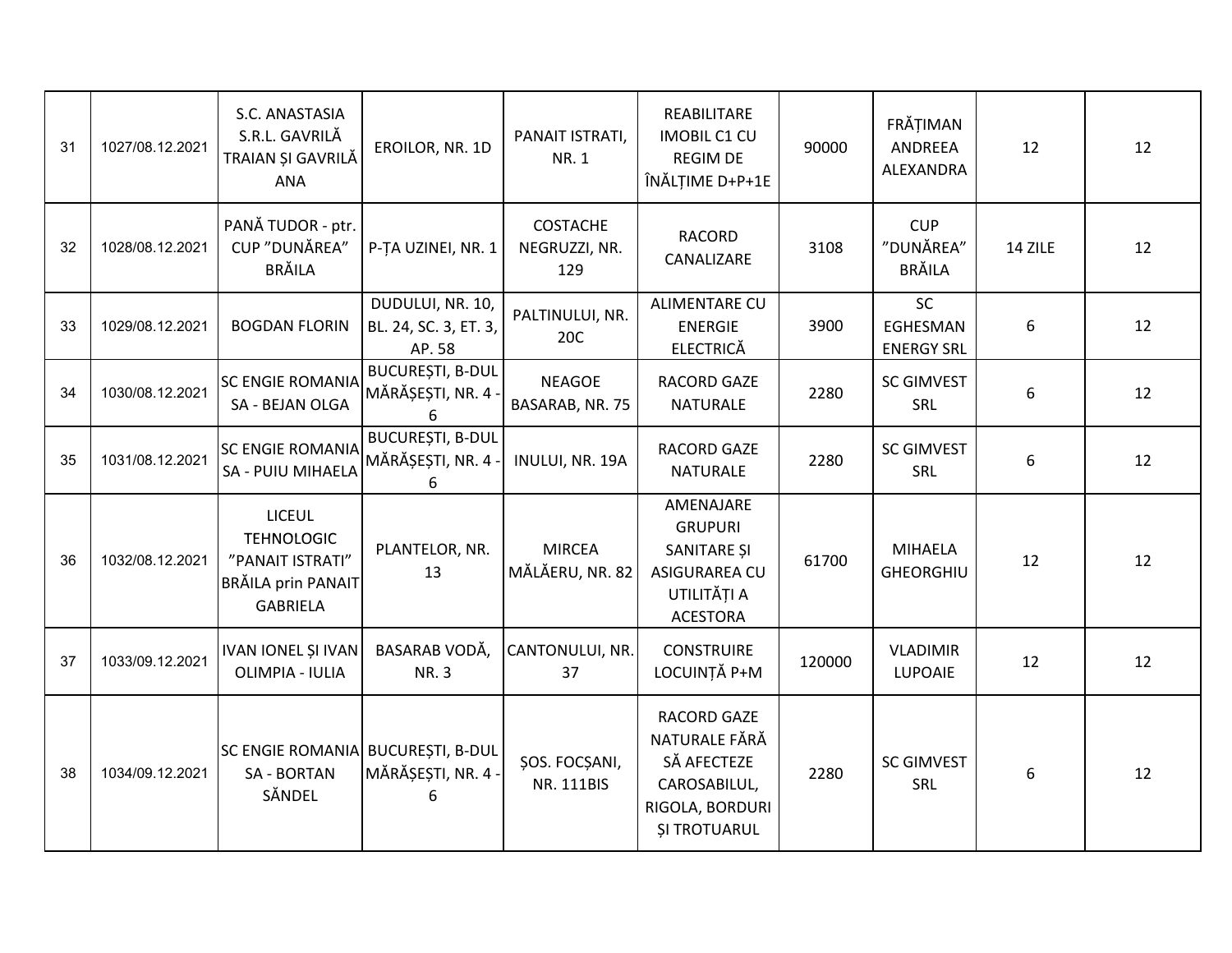| 39 | 1035/10.12.2021 | <b>TABARAC</b><br>ALEXANDRINA,<br><b>TABARAC</b><br>VALERICA,<br><b>TABARAC COSTEL</b> | MIHAI BRAVU, NR.<br>223                                                                               | MIHAI BRAVU,<br>NR. 223                                     | <b>CONSTRUIRE</b><br>PLATFORMĂ<br><b>BETONATĂ</b><br>PENTRU<br>COLECTARE<br><b>DESEURI FEROASE</b><br><b>ȘI NEFEROASE</b>                                 | 2000  | <b>LUCA</b><br><b>GHEORGHE</b>           | 12 | 12 |
|----|-----------------|----------------------------------------------------------------------------------------|-------------------------------------------------------------------------------------------------------|-------------------------------------------------------------|-----------------------------------------------------------------------------------------------------------------------------------------------------------|-------|------------------------------------------|----|----|
| 40 | 1036/10.12.2021 | <b>ROBEA VASILE -</b><br>MARIAN ȘI ION<br>SIMONA DANIELA<br>ptr. ING BANK              | <b>B-DUL</b><br>DOROBANȚILOR,<br>NR. 41, BL. B9, SC.<br>3, ET. 2, AP. 59                              | SCOLILOR, NR. 47,<br>BL. A28,                               | AMENAJĂRI<br><b>INTERIOARE</b><br>SUCURSALĂ<br>BANCARĂ,<br><b>MODIFICARE</b><br>FAȚADĂ ȘI<br>AMPLASARE<br><b>ELEMENTE DE</b><br>SEMNALISTICĂ PE<br>FAȚADĂ | 10000 | <b>MONICA</b><br>ANGHELESCU              | 12 | 12 |
| 41 | 1037/10.12.2021 | PITICAȘ CRISTIAN -<br>ptr. CUP<br>"DUNĂREA" BRĂILA                                     | <b>STEFAN CEL MARE,</b><br>NR. 86                                                                     | <b>ȘTEFAN CEL</b><br>MARE, NR. 86                           | <b>RACORD</b><br>CANALIZARE                                                                                                                               | 6106  | <b>CUP</b><br>"DUNĂREA"<br><b>BRĂILA</b> | 12 | 12 |
| 42 | 1038/10.12.2021 | SC METEX BIG SA -<br>ptr. ING BANK SA<br>prin SC BEMEL AG<br>SRL                       | BUCUREȘTI, str.<br>PIERRE DE<br>COUBERTIN, nr. 3-<br>5, OFFICE<br>BUILDING, ET. 1,<br><b>BIROU 1D</b> | 141                                                         | AMENAJĂRI<br><b>INTERIOARE</b><br>SUCURSALĂ<br><b>BANCARĂ</b>                                                                                             | 10000 | <b>MONICA</b><br>ANGHELESCU              | 12 | 12 |
| 43 | 1039/10.12.2021 | SC METEX BIG SA -<br>ptr. ING BANK SA<br>prin SC BEMEL AG<br>SRL                       | BUCUREȘTI, str.<br>PIERRE DE<br>COUBERTIN, nr. 3-<br>5, OFFICE<br>BUILDING, ET. 1,<br><b>BIROU 1D</b> | ȘCOLILOR, NR, 47,<br>BL. A28, P, SPAȚIU<br><b>COMERCIAL</b> | AMENAJĂRI<br><b>INTERIOARE</b><br>SUCURSALĂ<br><b>BANCARĂ</b>                                                                                             | 10000 | <b>MONICA</b><br>ANGHELESCU              | 12 | 12 |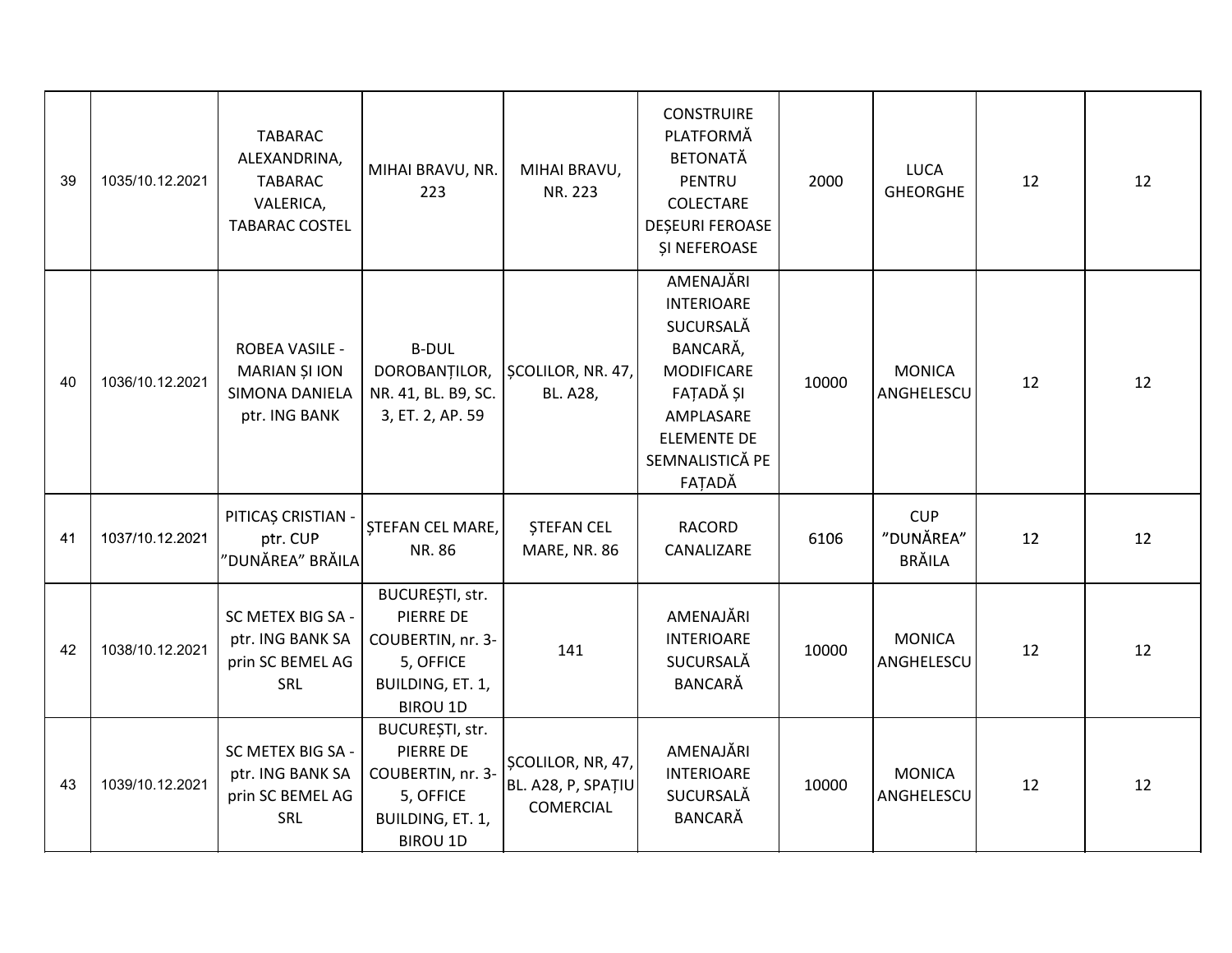|    |                 | <b>SC ENGIE ROMANIA</b>                                | BUCUREȘTI, B-DUL                                                | ENĂCHIȚĂ                                 | BRANȘAMENT                                                                                                                                                                                                   |         | SC STAR P&G                    |    |    |
|----|-----------------|--------------------------------------------------------|-----------------------------------------------------------------|------------------------------------------|--------------------------------------------------------------------------------------------------------------------------------------------------------------------------------------------------------------|---------|--------------------------------|----|----|
| 44 | 1040/13.12.2021 | $SA -$                                                 | MĂRĂȘEȘTI, NR. 4 -                                              | VĂCĂRESCU, NR.                           | <b>GAZE NATURALE</b>                                                                                                                                                                                         | 2344.39 | SRL                            | 6  | 12 |
|    |                 |                                                        | 6                                                               | 7BIS                                     | <b>MEDIE PRESIUNE</b>                                                                                                                                                                                        |         |                                |    |    |
| 45 | 1041/13.12.2021 | <b>DUMITRAȘCU</b><br><b>MARIOARA</b>                   | VALEA<br>CĂLUGĂREASCĂ,<br>NR. 2, BL. D, SC. 4,<br>ET. 3, AP. 64 | <b>COSTACHE</b><br>NEGRUZZI, NR.<br>125A | INTRARE ÎN<br><b>LEGALITATE</b><br><b>PENTRU</b><br><b>CONSTRUIRE</b><br>LOCUINȚĂ P+M                                                                                                                        | 40000   | <b>PASCU</b><br><b>MIHAELA</b> | 12 | 12 |
| 46 | 1042/13.12.2021 | <b>SIMION</b><br><b>ŞI SIMION</b><br><b>FLORENTINA</b> | DUMITRU IONEL MIRCEA CEL MARE,<br>NR. 30                        | MIRCEA CEL<br>MARE, NR. 3                | <b>SCHIMBARE DE</b><br><b>DESTINAȚIE DIN</b><br>ANEXĂ, (GARAJ)<br>ÎN CENTRU DE<br><b>COLECTARE</b><br><b>DESEURI</b><br><b>FEROASE ȘI</b><br>NEFEROASE -<br>FĂRĂ<br><b>INTERVENȚII</b><br><b>STRUCTURALE</b> | 10000   | <b>LUCA</b><br><b>GHEORGHE</b> | 12 | 12 |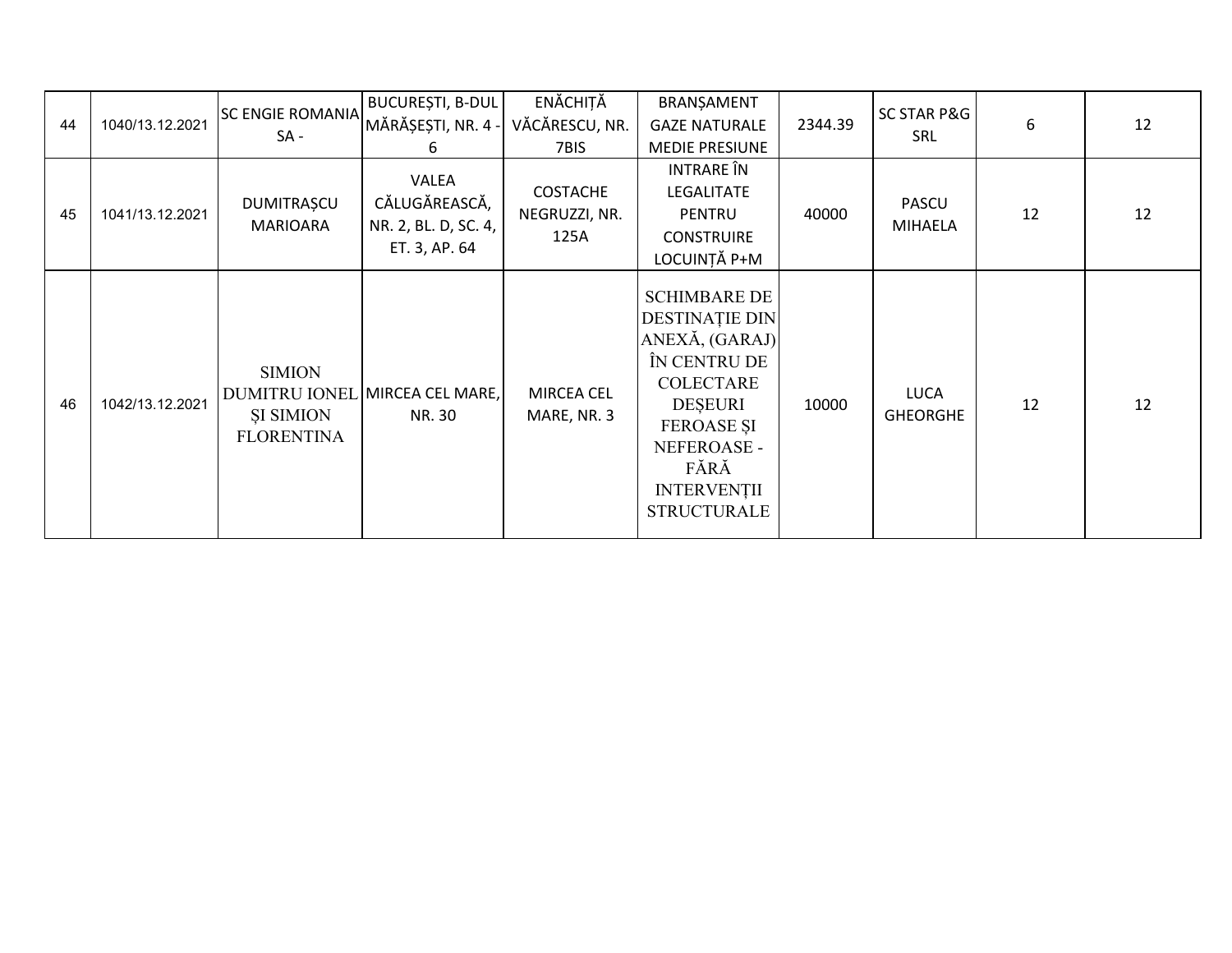| 47 | 1043/13.12.2021 | RĂDESCU MIHAI ȘI<br>RĂDESCU MIHAELA                      | PLANTELOR, NR.<br>39                              | PLANTELOR, NR.<br>39                                                                   | <b>RECTIFICARE</b><br>SUPRAFATA<br><b>CONSTRUITĂ</b><br>LOCUINȚĂ CU A.C.<br>622/2009 -<br><b>INTRARE</b> ÎN<br>LEGALITATE<br>DEFIINȚARE<br><b>CONSTRUCȚIE C1 -</b><br>LOCUINȚĂ<br>EXISTENTĂ,<br><b>CONSTRUIRE</b><br>MAGAZIE, TERASĂ,<br><b>TERASĂ</b><br><b>ACOPERITĂ</b><br>P+Eretrasă ȘI<br>ÎMPREJMUIRE | 121280 | <b>MARIAN</b><br><b>RADU</b><br>POPESCU | 24     | 12 |
|----|-----------------|----------------------------------------------------------|---------------------------------------------------|----------------------------------------------------------------------------------------|------------------------------------------------------------------------------------------------------------------------------------------------------------------------------------------------------------------------------------------------------------------------------------------------------------|--------|-----------------------------------------|--------|----|
| 48 | 1044/13.12.2021 | PETRILĂ<br><b>EMANUELA</b>                               | CALEA GALAȚI, NR. G-RAL GHEORGHE<br>ET. 2, AP. 34 | 337, BL. 16, SC. 2, AVRAMESCU, NR.<br>3B                                               | <b>CONSTRUIRE</b><br>LOCUINȚĂ<br>P+1Eretras ȘI<br><b>GARAJ - INTRARE</b><br>ÎN LEGALITATE                                                                                                                                                                                                                  | 50000  | <b>RODICA</b><br>MANOLESCU              | 12     | 14 |
| 49 | 1045/13.12.2021 | <b>BUHAI ȘTEFANA</b><br>PENTRU CUP<br>"DUNĂREA"          | MĂRULUI, NR. 81                                   | MĂRULUI, NR. 81                                                                        | BRANȘAMENT APĂ<br><b>ŞI RACORD</b><br>CANALIZARE                                                                                                                                                                                                                                                           | 7995   | <b>CUP</b><br>"DUNĂREA"<br>BRĂILA       | 14ZILE | 12 |
| 50 | 1046/14.12.2021 | ERCUȚĂ<br>PARASCHIV ELENY -<br>S.C. EVILIV COM<br>S.R.L. | CALEA<br>CĂLĂRAȘILOR, NR.<br>214                  | <b>B-DUL</b><br>DOROBANȚILOR,<br>NR. 31, BL. A30,<br>ET. P, SPAȚIU<br><b>COMERCIAL</b> | RECOMPARTIMEN<br>TARE SPATIU<br><b>INTERIOR ȘI</b><br><b>SCHIMBARE DE</b><br>DESTINAȚIE DIN<br>SPATIU<br>COMERCIAL ÎN<br>SPAȚIU DE<br>ALIMENTAȚIE<br>PUBLICĂ                                                                                                                                               | 10000  | FRĂȚIMAN<br>ANDREEA<br>ALEXANDRA        | 12     | 12 |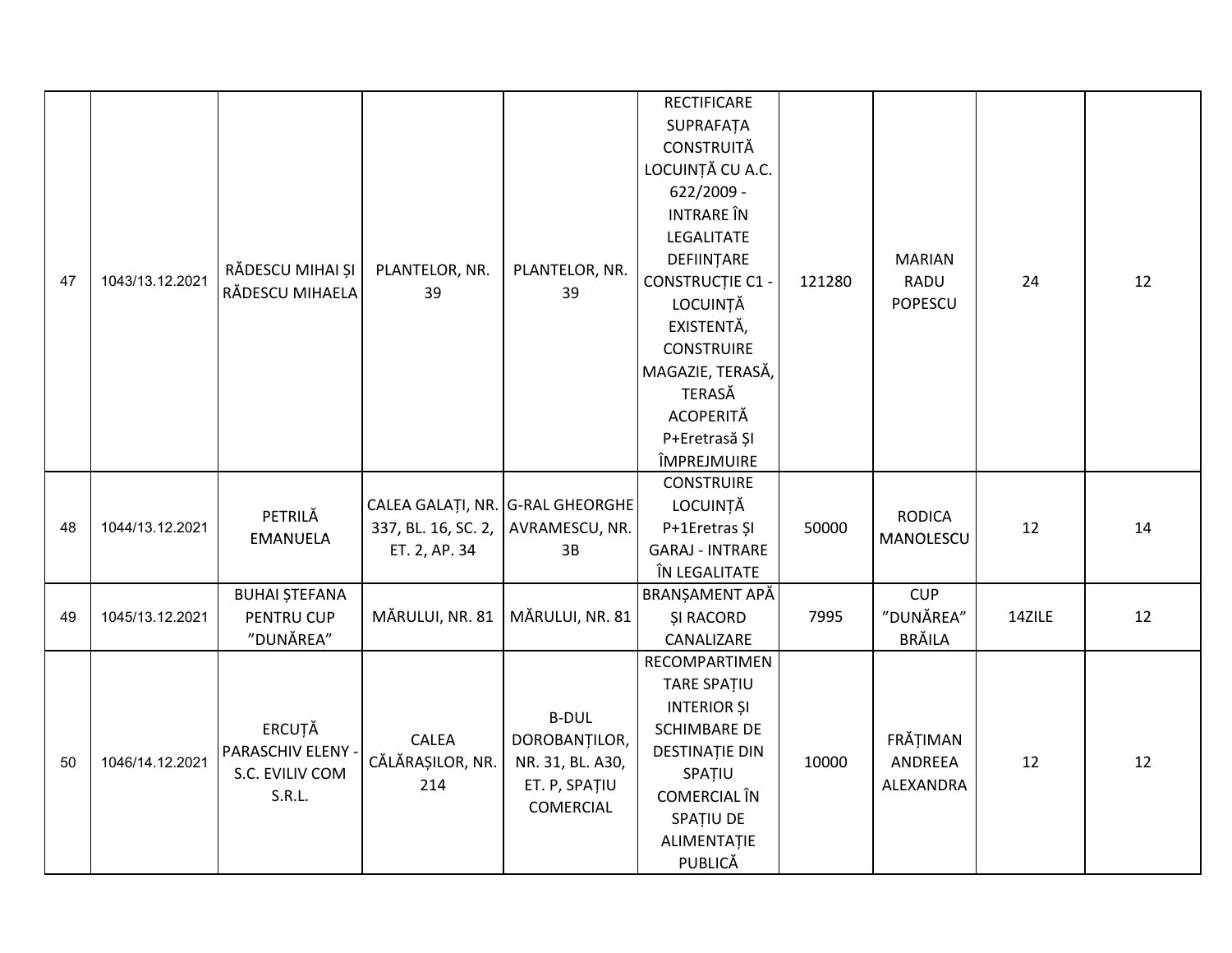| 51 | 1047/14.12.2021 | PAROHIA "SF.<br><b>ANTONIE CEL</b><br>MARE" | CALEA GALAȚI, NR.<br>342A                                                                     | CALEA GALAȚI,<br>NR. 342A                                                              | <b>CONSTRUIRE</b><br>ALTAR DE VARĂ,<br>LUMĂNĂRAR ȘI<br><b>TROIȚĂ</b>                                                                                                                                                                                                                                                    | 95000 | RADU<br><b>CHERNBACH</b>       | 12 | 12 |
|----|-----------------|---------------------------------------------|-----------------------------------------------------------------------------------------------|----------------------------------------------------------------------------------------|-------------------------------------------------------------------------------------------------------------------------------------------------------------------------------------------------------------------------------------------------------------------------------------------------------------------------|-------|--------------------------------|----|----|
| 52 | 1048/14.12.2021 | PITICAȘ GABRIEL                             | STR.<br>MARGARETELOR,<br>NR. 3, BL. G5, SC.<br>1. AP 11                                       | <b>STR. 1</b><br>DECEMBRIE 1918,<br>NR. 61, BL. F2, ET,<br>P, SPATIU<br>COMERCIAL U 15 | <b>SCHIMBARE DE</b><br><b>DESTINAȚIE DIN</b><br>SPATIU<br>COMERCIAL ÎN<br><b>SALON DE</b><br>ÎNFRUMUSEȚARE<br>FĂRĂ MODIFICĂRI<br><b>CONSTRUCTIVE</b>                                                                                                                                                                    | 2000  | <b>PASCU</b><br><b>MIHAELA</b> | 12 | 12 |
| 53 | 1049/15.12.2021 | <b>CHIRIAC MARIUS</b><br>LUCIAN             | STR. CĂLUGĂRENI, str. ȘCOLILOR, nr.<br>NR. 15, BL. B32, SC. 40, bl. B, sc. 3, et.<br>2, AP.42 | PARTER, ap. 32                                                                         | <b>SCHIMBARE DE</b><br><b>DESTINAȚIE DIN</b><br>LOCUINȚĂ ÎN<br><b>CABINET</b><br>COSMETICĂ,<br><b>SCHIMBARE DE</b><br><b>DESTINAȚIE A</b><br><b>BALCONULUI</b><br>AUTORIZAT CU<br>A.C. 22/19.01.2021<br>ÎN WINDFANG ȘI<br><b>EXTINDEREA</b><br>ACESTUIA,<br><b>CONSTRUIRE</b><br>PODEST, TREPTE ȘI<br><b>ALEE ACCES</b> | 5000  | GĂGEANU<br><b>VIOREL</b>       | 12 | 12 |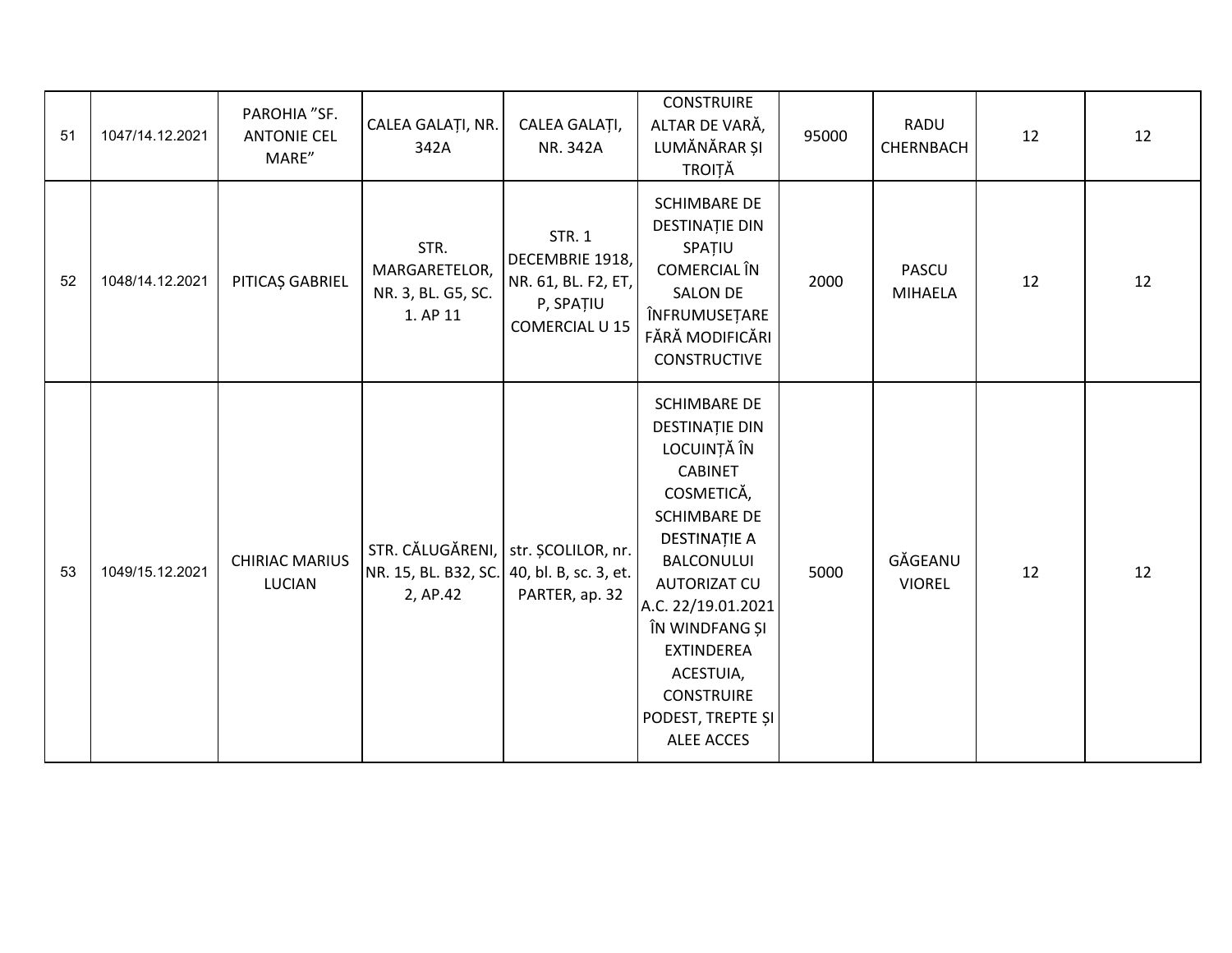| 54 | 1050/15.12.2021 | CUP "DUNĂREA"<br><b>BRĂILA</b>                         | PIAȚA UZINEI, NR.<br>$\mathbf{1}$                                           | <b>MUNICIPIUL</b><br>BRĂILA - ZONA 6                                | ÎNLOCUIRE REȚELE<br>APĂ - CANAL,<br><b>BRANȘAMENTE ȘI</b><br>RACORDURI CU<br><b>GRAD AVANSAT DE</b><br>UZURĂ ȘI<br><b>EXTINDERE -</b><br>MUNICIPIUL<br>BRĂILA ZONA 6 | 68377,683 | <b>CUP</b><br>"DUNĂREA"<br><b>BRĂILA</b> | 12    | 12 |
|----|-----------------|--------------------------------------------------------|-----------------------------------------------------------------------------|---------------------------------------------------------------------|----------------------------------------------------------------------------------------------------------------------------------------------------------------------|-----------|------------------------------------------|-------|----|
| 55 | 1051/15.12.2021 | SMEU NICOLETA<br><b>PENTRU CUP</b><br>"DUNĂREA" BRĂILA | GRAȚIEI, NR. 59A                                                            | GRAȚIEI, NR. 59A                                                    | CĂMIN RACORD<br><b>CANALIZARE PE</b><br><b>DOMENIUL PUBLIC</b>                                                                                                       | 1411      | <b>CUP</b><br>"DUNĂREA"<br><b>BRĂILA</b> | 7ZILE | 12 |
| 56 | 1052/15.12.2021 | DONE GIGI, DONE<br><b>GINA-NICOLETA</b>                | STR. TÂRGOVIȘTE,<br>NR. 2, BL. D3, SC.<br>1, ET. 4, AP. 18                  | STR. CALEA<br>CĂLĂRAȘILOR, nr.<br>61, bl. A, SC. 1, et.<br>1, ap. 2 | <b>MODIFICARE</b><br>APARTAMENT                                                                                                                                      | 6000      | <b>PASCU</b><br><b>MIHAELA</b>           | 12    | 12 |
| 57 | 1053/15.12.2021 | PATÂR IONEL                                            | JUD. BRĂILA, COM.<br>DUDEȘTI, SAT<br>DUDEȘTI, STR.<br>GLADIOLELOR, NR.<br>3 | BICAZ, NR. 19C                                                      | <b>CONSTRUIRE</b><br>ANEXĂ<br>GOSPODĂREASCĂ                                                                                                                          | 15000     | <b>VLADIMIR</b><br><b>LUPOAIE</b>        | 12    | 12 |
| 58 | 1054/15.12.2021 | IONAȘCU CORNEL,<br>IONAȘCU CĂTĂLINA                    | STR. PLANTELOR,<br>NR. 22, BL. 32, SC.<br>1, ET. 3, AP. 19                  | STR. PLANTELOR,<br>NR. 22, BL. 32, SC.<br>1, ET. 3, AP. 19          | DESFIINTARE<br>PARAPET<br>FEREASTRĂ LA<br>CAMERA DE ZI ȘI<br><b>BUCĂTĂRIEȘI</b><br><b>ÎNCHIDERE</b><br><b>BALCON</b>                                                 | 1500      | <b>PASCU</b><br><b>MIHAELA</b>           | 12    | 12 |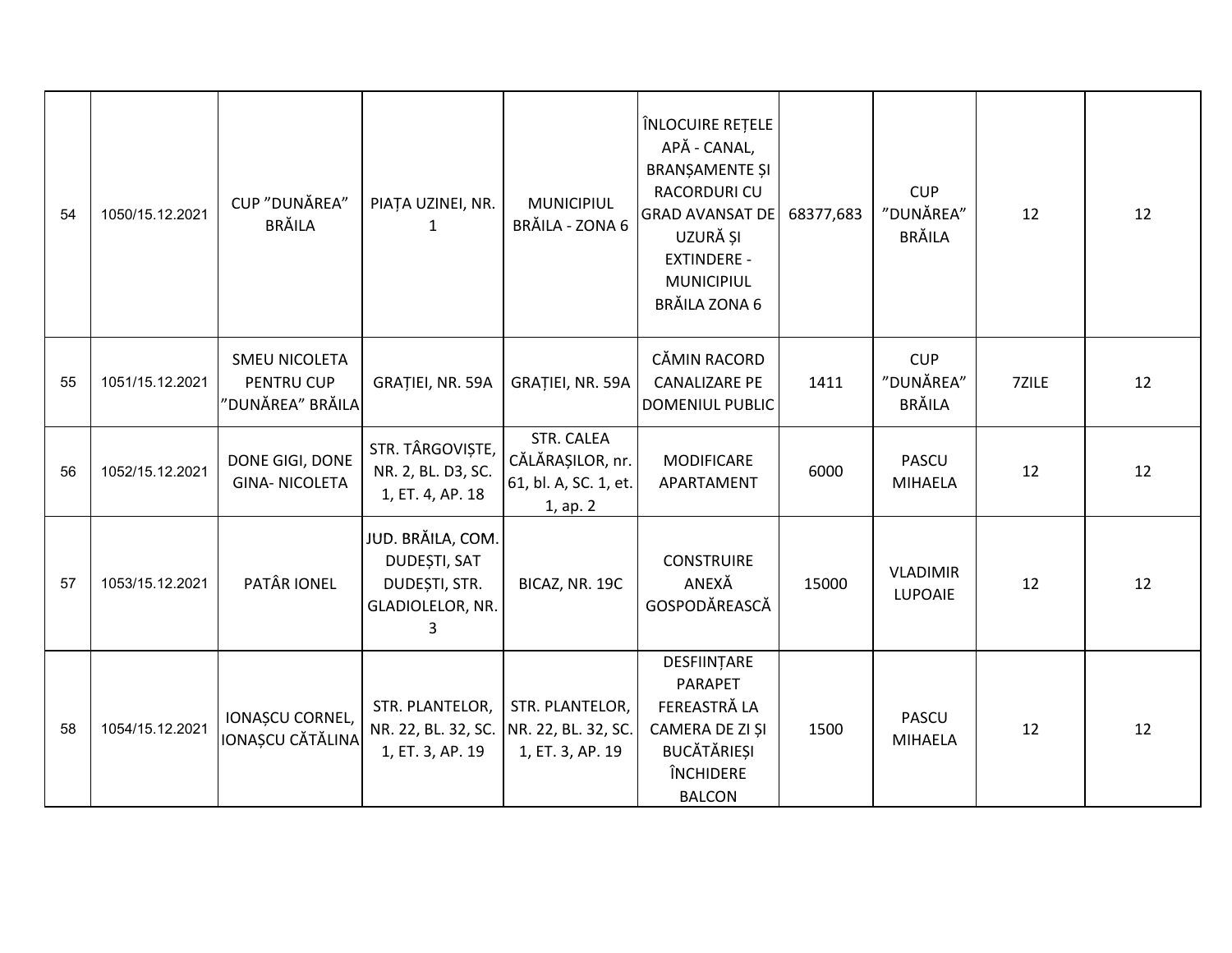| 59 | 1055/15.12.2021 | SC ENGIE ROMANIA BUCUREȘTI, B-DUL<br>SA - MÎNDRILĂ<br>STELUȚA - DORINA           | MĂRĂȘEȘTI, NR. 4 ·<br>6                                                      | <b>FUNDĂTURA</b><br>FĂGĂRAȘ, NR. 9 | BRANȘAMENT<br><b>GAZE NATURALE</b><br>MEDIE PRESIUNE                                                                                                                                                                                                                                                                                                                                             | 1671   | S.C. STAR<br>P&G S.R.L.        | 6  | 12 |
|----|-----------------|----------------------------------------------------------------------------------|------------------------------------------------------------------------------|------------------------------------|--------------------------------------------------------------------------------------------------------------------------------------------------------------------------------------------------------------------------------------------------------------------------------------------------------------------------------------------------------------------------------------------------|--------|--------------------------------|----|----|
| 60 | 1056/16.12.2021 | <b>ŞERBAN</b><br><b>CONSTANTIN</b><br>STELIAN, ŞERBAN<br><b>IULIA - THEODORA</b> | JUDEȚUL BACĂU,<br><b>COMUNA</b><br>COTOFENEȘTI,<br>SATUL BORȘANI,<br>NR. 326 | PLEVNA, NR. 149                    | MODIFICARE DE<br>TEMĂ LA A.C. NR.<br>146/24.03.2021<br>"DESFIINȚARE<br>CONSTRUCȚIE<br>EXISTENTĂ C13 ȘI<br><b>CONSTRUIRE</b><br><b>IMOBIL CU REGIM</b><br>DE ÎNĂLȚIME P+1E<br><b>FUNCTIUNEA DE</b><br><b>CABINET DE</b><br><b>STOMATOLOGIC</b><br>LA PARTER ȘI<br>LOCUINȚĂ<br>UNIFAMILIALĂ LA<br><b>ETAJ PRIN:</b><br><b>SCHIMBARE</b><br><b>REGIMULUI DE</b><br>ÎNĂLȚIME DIN<br>P+1E ÎN Sth+P+1E | 350000 | <b>ROȘCAN</b><br><b>RODICA</b> | 24 | 12 |
| 61 | 1057/20.12.2021 | COJOCARU<br>ROXANA -<br>GIANINA,<br><b>COROVCA</b><br><b>GEORGETA</b>            | STR. BUJORULUI,<br>NR. 12                                                    | STR. BUJORULUI,<br>NR. 12          | DESFIINȚARE CORP<br>C4 ANEXĂ WC ȘI<br><b>CONSTRUIRE</b><br><b>GARAJ PARTER</b>                                                                                                                                                                                                                                                                                                                   | 6250   | <b>ILONA IULIA</b><br>JALBĂ    | 12 | 12 |
| 62 | 1058/20.12.2021 | <b>SC ENGIE ROMANIA</b><br>SA - ISAC<br><b>MARIOARA</b>                          | <b>BUCUREȘTI, B-DUL</b><br>MĂRĂȘEȘTI, NR. 4 -<br>6                           | MIHAI BRAVU,<br>NR. 355            | BRANȘAMENT<br><b>GAZE NATURALE</b>                                                                                                                                                                                                                                                                                                                                                               | 2341   | <b>SC STAR P&amp;G</b><br>SRL  | 6  | 12 |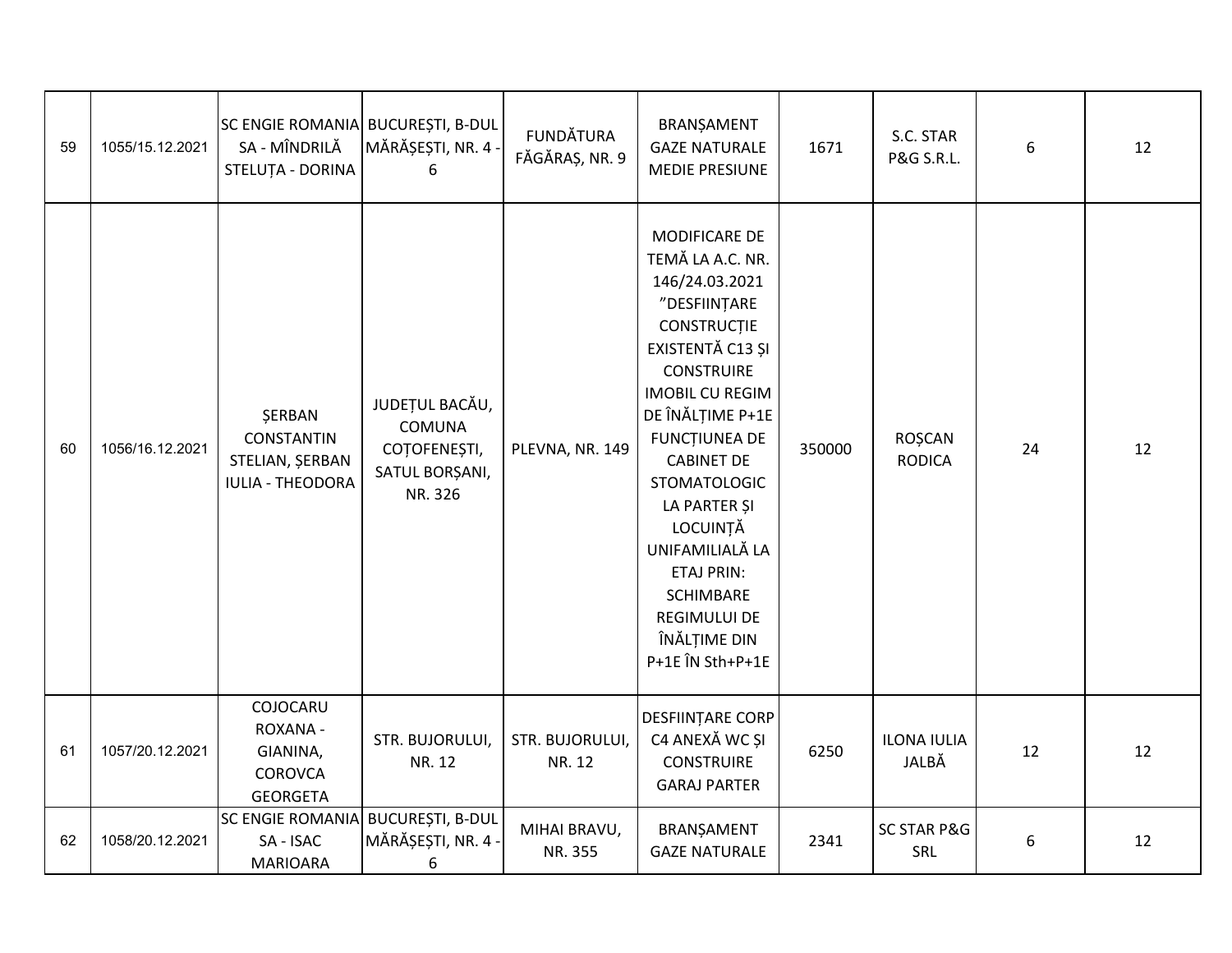| 63 | 1059/21.12.2021 | <b>GHEORGHE</b><br>GEORGETA,<br><b>GHEORGHE</b><br>DORINA,<br><b>GHEORGHE</b><br>MARILENA    | Jud. BRĂILA,<br>BRĂILA, str.<br>OLTULUI, nr. 6                                         | Jud. BRĂILA,<br>BRĂILA, str.<br>OLTULUI, nr. 6-<br>8 | DESFIINȚARE<br>PARTIALĂ<br>LOCUINTĂ CORP<br>C1, DESFIINȚARE<br>ANEXE CORP C2 SI<br>CORP C3 PARTIAL,<br><b>EXTINDERE</b><br>LOCUINȚA CORP<br>C1 | 71387   | PERLEA<br><b>EUGENIA</b><br><b>DANIELA</b> | 24 | 12 |
|----|-----------------|----------------------------------------------------------------------------------------------|----------------------------------------------------------------------------------------|------------------------------------------------------|------------------------------------------------------------------------------------------------------------------------------------------------|---------|--------------------------------------------|----|----|
| 64 | 1060/22.12.2021 | <b>MUNICIPIUL</b><br><b>BRĂILA</b>                                                           | $P-TA$<br>INDEPENDENȚEI,<br><b>NR.1</b>                                                | P-TA POPORULUI,<br>NR. 23                            | PIAȚA DE PEȘTE                                                                                                                                 | 1024600 | CARMEN<br>TIGĂU                            | 12 | 12 |
| 65 | 1061/22.12.2021 | DULVARĂ ALIN-<br>IONUȚ și DULVARĂ<br><b>VIOLETA</b>                                          | Jud. BRĂILA,<br>BRĂILA, str.<br>ANTON PANN, nr.<br>1, bl. AF3, sc. 3, et.<br>4, ap. 64 | Jud. BRAILA,<br>BRĂILA, str.<br>DELTEI, nr. 12A      | <b>TRUIRE LOCUINȚĂ PA</b>                                                                                                                      | 72000   | <b>LUCA</b><br><b>GHEORGHE</b>             | 12 | 12 |
| 66 | 1062/22.12.2021 | S.C. "MDMASS<br>INTER SERV" S.R.L.<br>reprezentant<br><b>ANDRONIC</b><br><b>FLORENTINA</b>   | Jud. BRĂILA,<br>BRĂILA, str. G-RAL<br>C-TIN ATANASIU,<br>nr. 5                         | STR.<br>FLORILOR, NR.<br>28                          | <b>CONSTRUIRE</b><br>LOCUINȚĂ P+E ȘI<br>ÎMPREJMUIRE<br><b>TEREN</b>                                                                            | 200000  | <b>CARMEN</b><br>TIGĂU                     | 12 | 12 |
| 67 | 1063/22.12.2021 | S.C. "MDMASS<br>INTER SERV" S.R.L. -<br>reprezentant<br><b>ANDRONIC</b><br><b>FLORENTINA</b> | Jud. BRĂILA,<br>BRĂILA, str. G-RAL<br>C-TIN ATANASIU,<br>nr.5                          | STR.<br>FLORILOR, NR.<br>36                          | <b>CONSTRUIRE</b><br>LOCUINȚĂ P+E ȘI<br>ÎMPREJMUIRE<br><b>TEREN</b>                                                                            | 200000  | CARMEN<br>TIGĂU                            | 12 | 12 |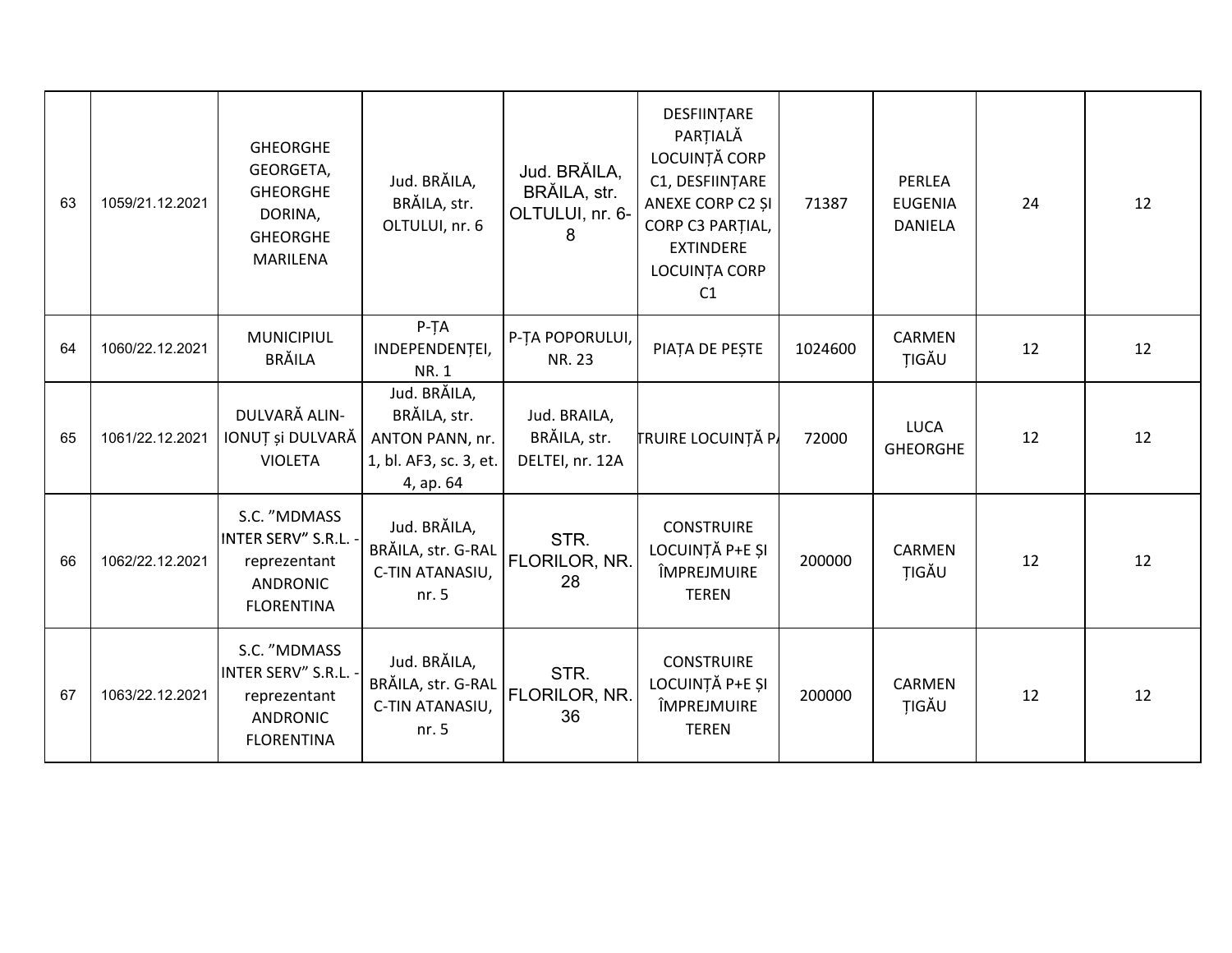| 68 | 1064/22.12.2021 | NEGOIȚĂ RAISA<br>ILINCA, NEGOIȚĂ<br><b>MARIA SOFIA</b> | <b>STR. CONSTANTIN</b><br>NOTTARA, NR. 29,<br>AP. 12                   | STR. GEORGE<br>ENESCU, NR. 152                      | <b>INTRARE</b> ÎN<br><b>LEGALITATE -</b><br><b>EXTINDERE ȘI</b><br>SUPRAETAJARE C2,<br><b>SCHIMBARE DE</b><br>DESTINAȚIE C2, C3<br>FĂRĂ A SE<br><b>INTERVENI LA</b><br>CONSTRUCȚIA C3 | 60000  | PASCU<br><b>MIHAELA</b>                    | 12 | 12 |
|----|-----------------|--------------------------------------------------------|------------------------------------------------------------------------|-----------------------------------------------------|---------------------------------------------------------------------------------------------------------------------------------------------------------------------------------------|--------|--------------------------------------------|----|----|
| 69 | 1065/22.12.2021 | <b>COSTIN ADRIAN -</b><br><b>COSMIN</b>                | STR. GHEORGHE<br>CONSTANTINESCU<br><b>NR. 39A</b>                      | STR. GHEORGHE<br>CONSTANTINESC<br><b>U, NR. 39A</b> | <b>SCHIMBARE DE</b><br><b>DESTINAȚIE A</b><br>PARTERULUI C-<br>TIEI, C1 P+1E DIN<br>LOCUINȚĂ ÎN<br><b>LABORATOR</b><br>TEHNICĂ DENTARĂ<br>FĂRĂ MODIFICĂRI<br><b>STRUCTURALE</b>       | 25600  | ARH. M.R.<br><b>POPESCU</b>                | 12 | 12 |
| 70 | 1066/22.12.2021 | <b>COSTACHE FLORIN,</b><br><b>COSTACHE</b><br>DANIELA  | <b>STR. PICTOR</b><br>OCTAV BĂNCILĂ,<br>NR. 41                         | STR. ION C.<br>LERESCU, NR. 2                       | <b>CONSTRUIRE</b><br>LOCUINȚĂ P+1E ȘI<br>ÎMPREJMUIRE<br><b>TEREN</b>                                                                                                                  | 201600 | <b>VLADIMIR</b><br>LUPOAIE                 | 24 | 12 |
| 71 | 1067/22.12.2021 | ZAHIU IONUȚ                                            | INDUSTRIEI, NR.<br>198, BL. 32, SC. 1, SMÂRDAN, NR. 52<br>ET. 1, AP. 6 |                                                     | <b>ALIMENTARE CU</b><br><b>ENERGIE</b><br><b>ELECTRICĂ</b>                                                                                                                            | 4400   | <b>SC</b><br>EGHESMAN<br><b>ENERGY SRL</b> | 6  | 12 |
| 72 | 1068/23.12.2021 | <b>NICOLAE</b><br>MARINICĂ,<br>NICOLAE OTILIA          | STR. CALEA<br>CĂLĂRAȘILOR NR.<br>212, BL. PAL, SC. A,<br>ET. 2, AP. 9  | <b>STR. ION SLAVICI,</b><br><b>NR. 93A</b>          | DESFIINȚARE4<br>CORPURI C, C2 ȘI<br><b>CONSTRUIRE</b><br>LOCUINȚĂ P+M ȘI<br>ÎMPREJMUIRE                                                                                               | 130000 | <b>LUCA</b><br><b>GHEORGHE</b>             | 24 | 12 |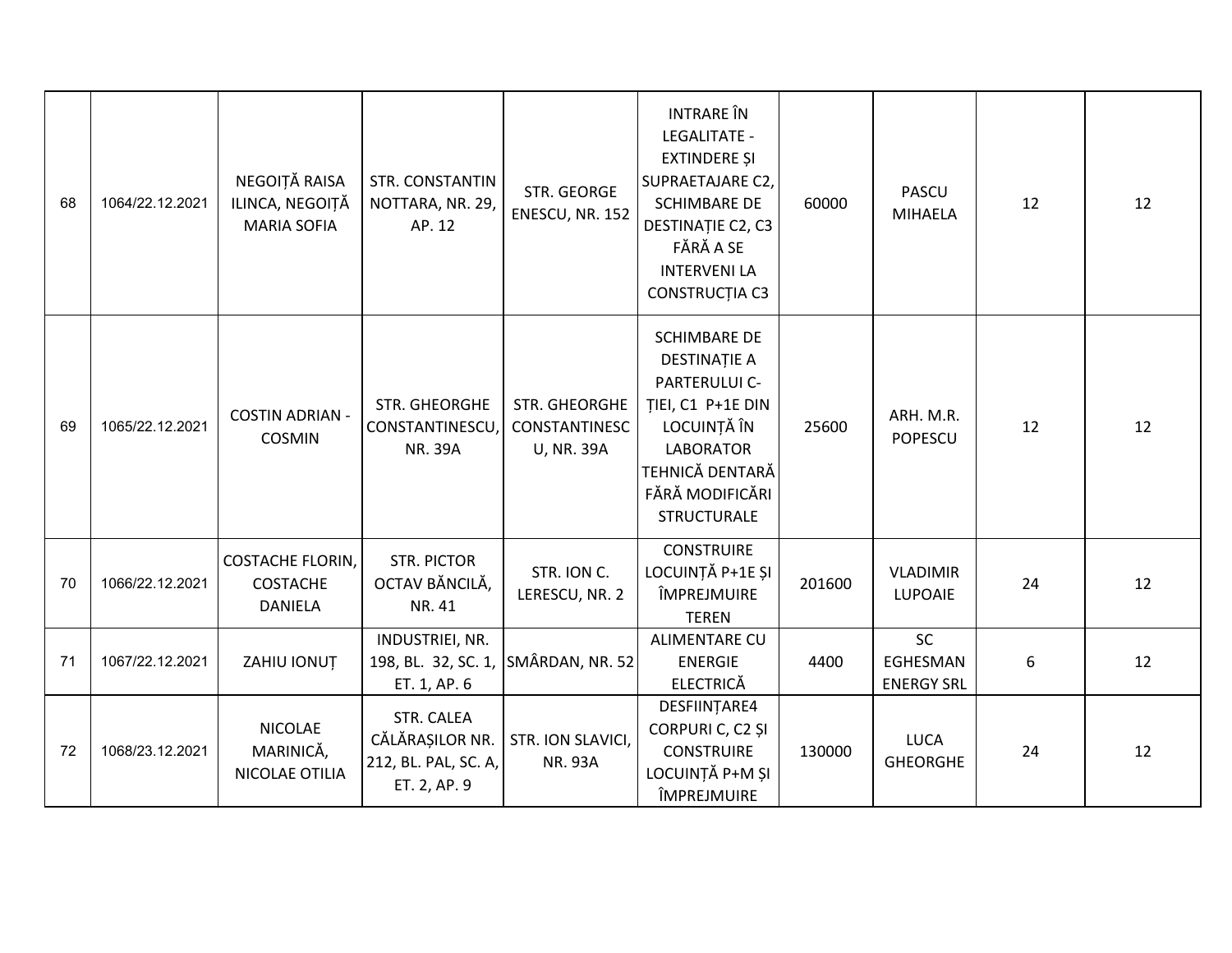| 73 | 1069/23.12.2021 | <b>SANDU CRISTIAN</b>                                          | STR. ALEEA<br>POLICLINICII, NR. 2,<br>BL. G16, SC. 5, ET.<br>1, AP. 103 | STR. ADJUD, NR.<br>26                                    | <b>CONSTRUIRE</b><br>LOCUINȚĂ P+1E ȘI<br>ÎMPREJMUIRE                                                                                                                                                                                                             | 300200 | <b>TOMA</b><br>STELUȚA         | 24 | 12 |
|----|-----------------|----------------------------------------------------------------|-------------------------------------------------------------------------|----------------------------------------------------------|------------------------------------------------------------------------------------------------------------------------------------------------------------------------------------------------------------------------------------------------------------------|--------|--------------------------------|----|----|
| 74 | 1070/23.12.2021 | <b>SC ENGIE ROMANIA</b><br><b>SA - APETRI</b><br><b>MARIAN</b> | <b>BUCUREȘTI, B-DUL</b><br>MĂRĂȘEȘTI, NR. 4 - PARÂNGULUI, NR.<br>6      | STR.<br>2A                                               | RACORD GAZE<br><b>NATURALE</b>                                                                                                                                                                                                                                   | 3199   | <b>SC GIMVEST</b><br>SRL       | 6  | 12 |
| 75 | 1071/23.12.2021 | <b>SC ENGIE ROMANIA</b><br>$SA -$                              | <b>BUCUREȘTI, B-DUL</b><br>MĂRĂȘEȘTI, NR. 4 - MARAMUREȘ, NR.<br>6       | STR.<br>11A                                              | BRANȘAMENT<br><b>GAZE NATURALE</b><br><b>MEDIE PRESIUNE</b>                                                                                                                                                                                                      | 4379   | <b>SC STAR P&amp;G</b><br>SRL  | 6  | 12 |
| 76 | 1072/23.12.2021 | <b>SC ENGIE ROMANIA</b><br>$SA -$                              | <b>BUCUREȘTI, B-DUL</b><br>MĂRĂȘEȘTI, NR. 4 -<br>6                      | <b>STR. PICTOR</b><br>OCTAV BĂNCILĂ,<br><b>NR. 24BIS</b> | BRANȘAMENT<br><b>GAZE NATURALE</b><br><b>MEDIE PRESIUNE</b>                                                                                                                                                                                                      | 4081   | <b>SC STAR P&amp;G</b><br>SRL  | 6  | 12 |
| 77 | 1073/23.12.2021 | RUSU GHEORGHE,<br>RUSU ANGHELUŞA                               | STR. ABRUD, NR.<br>46                                                   | STR. ABRUD, NR.<br>50                                    | MODIFICARE LA<br>A.C. NR.<br>234/05/05/2021 -<br><b>CONSTRUIRE</b><br>LOCUINȚĂ P+M ȘI<br>ÎMPREJMUIRE<br><b>PRIVIND</b><br><b>SCHIMBAREA</b><br><b>FORMEI</b><br>ACOPERIȘULUI DIN<br>O APĂ ÎN DOUĂ<br>APE ȘI<br><b>CONSTRUIRE</b><br>DOUĂ BALCOANE<br>LA MANSARDĂ | 10000  | <b>LUCA</b><br><b>GHEORGHE</b> | 12 | 12 |
| 78 | 1074/23.12.2021 | <b>ICONARU IANCU</b>                                           | STR. DUMBRAVA<br>ROȘIE, NR. 29                                          | STR. DUMBRAVA<br>ROȘIE, NR. 29                           | <b>CONSTRUIRE</b><br>LOCUINȚĂ P                                                                                                                                                                                                                                  | 50000  | <b>PASCU</b><br><b>MIHAELA</b> | 12 | 12 |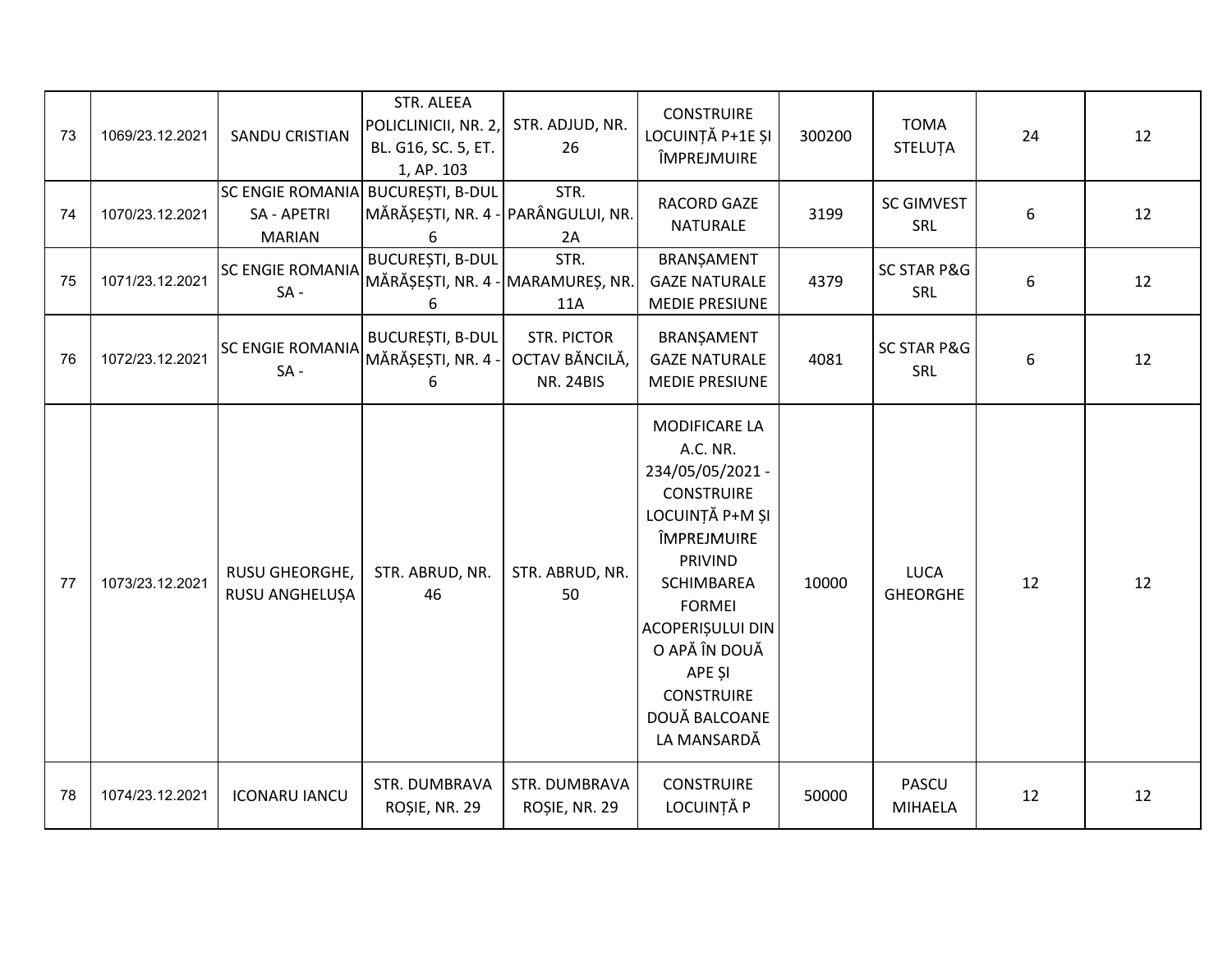| 79 | 1075/23.12.2021 | CONDRUZ<br><b>GEORGIAN -</b><br>ALEXANDRU,<br><b>CONDRUZ DANIELA</b><br><b>PETRONELA</b> | STR. PONTONIERI,<br>NR. 6, BL. 11BIS,<br>SC. 1, ET. 3, AP 15 | STR. BLASOVA,<br>NR. 55                                         | ALIMENTARE CU<br><b>ENERGIE</b><br><b>ELECTRICĂ</b>                                                                                    | 44200 | SC<br>EGHESMAN<br><b>ENERGY SRL</b>     | 6  | 12 |
|----|-----------------|------------------------------------------------------------------------------------------|--------------------------------------------------------------|-----------------------------------------------------------------|----------------------------------------------------------------------------------------------------------------------------------------|-------|-----------------------------------------|----|----|
| 80 | 1076/23.12.2021 | <b>DEER MUNTENIA</b><br>NORD - SR BRĂILA<br>PENTRI BĂLAN<br>SOFIA -<br><b>CLEMENTINA</b> | STR. PLEVNA, NR.<br>23                                       | STR. CALEA<br>GALAȚI, NR. 36A                                   | BRANȘAMENT<br><b>ELECTRIC</b>                                                                                                          | 7962  | <b>SC ELECTRIX</b><br><b>BRÄILA SRL</b> | 6  | 12 |
| 81 | 1077/23.12.2021 | PALCĂU FLORIN<br>PENTRU SC<br><b>DONUTMAYA</b><br><b>DULSE SRL</b>                       | STR. CARANTINA,<br>NR. 6B, BL. 2, SC. 1,<br>AP. 1            | STR. CALEA<br>GALAȚI, NR. 53,<br>BL. A, SC. 5, ET. P,<br>AP. 82 | RACORDARE LA<br>RETEAUA<br>ELECTRICĂ DE<br><b>DISTRIBUTIE</b><br>SPATIU<br><b>COMERCIAL SC</b><br><b>DONUTMAYA</b><br><b>DULSE SRL</b> | 5084  | <b>SC TIGHIA</b><br><b>SERV SRL</b>     | 6  | 12 |
| 82 | 1078/23.12.2021 | <b>ENGIE ROMANIA</b><br>SA - ŞERBAN NELU                                                 | <b>BUCUREȘTI, B-DUL</b><br>MĂRĂȘEȘTI, NR. 4 -<br>6           | STR. BRADULUI,<br><b>NR. 24</b>                                 | BRANȘAMENT<br><b>GAZE NATURALE</b>                                                                                                     | 4138  | <b>SC GEANNI</b><br><b>STAR SRL</b>     | 12 | 12 |
| 83 | 1079/23.12.2021 | <b>ENGIE ROMANIA</b><br>SA - ION FĂNEL                                                   | <b>BUCUREȘTI, B-DUL</b><br>MĂRĂȘEȘTI, NR. 4 -<br>6           | STR.<br>PROGRESULUI,<br>NR. 80                                  | BRANȘAMENT<br><b>GAZE NATURALE</b><br>MEDIE PRESIUNE                                                                                   | 2797  | <b>SC STAR P&amp;G</b><br>SRL           | 6  | 12 |
| 84 | 1080/23.12.2021 | <b>ENGIE ROMANIA</b><br>SA - BOGDAN RADU                                                 | <b>BUCURESTI, B-DUL</b><br>MĂRĂȘEȘTI, NR. 4 -<br>6           | STR. ȘTEFAN<br>SECĂREANU, NR.<br>18                             | BRANŞAMENT<br><b>GAZE NATURALE</b><br><b>MEDIE PRESIUNE</b>                                                                            | 4752  | <b>SC STAR P&amp;G</b><br><b>SRL</b>    | 6  | 12 |
| 85 | 1081/23.12.2021 | <b>ENGIE ROMANIA</b><br>SA - SPÂNU RADU                                                  | BUCUREȘTI, B-DUL STR. FUNDĂTURA<br>MĂRĂȘEȘTI, NR. 4 -<br>6   | RM. SĂRAT, NR.<br>25                                            | BRANȘAMENT<br><b>GAZE NATURALE</b><br><b>MEDIE PRESIUNE</b>                                                                            | 1729  | <b>SC STAR P&amp;G</b><br>SRL           | 6  | 12 |
| 86 | 1082/23.12.2021 | <b>ENGIE ROMANIA</b><br>SA - CARACAUA<br><b>CRISTIAN</b>                                 | BUCUREȘTI, B-DUL<br>MĂRĂȘEȘTI, NR. 4 -<br>6                  | STR. COSTACHE<br>NEGRUZZI, NR.<br>165                           | BRANŞAMENT<br><b>GAZE NATURALE</b><br>MEDIE PRESIUNE                                                                                   | 1893  | <b>SC STAR P&amp;G</b><br>SRL           | 6  | 12 |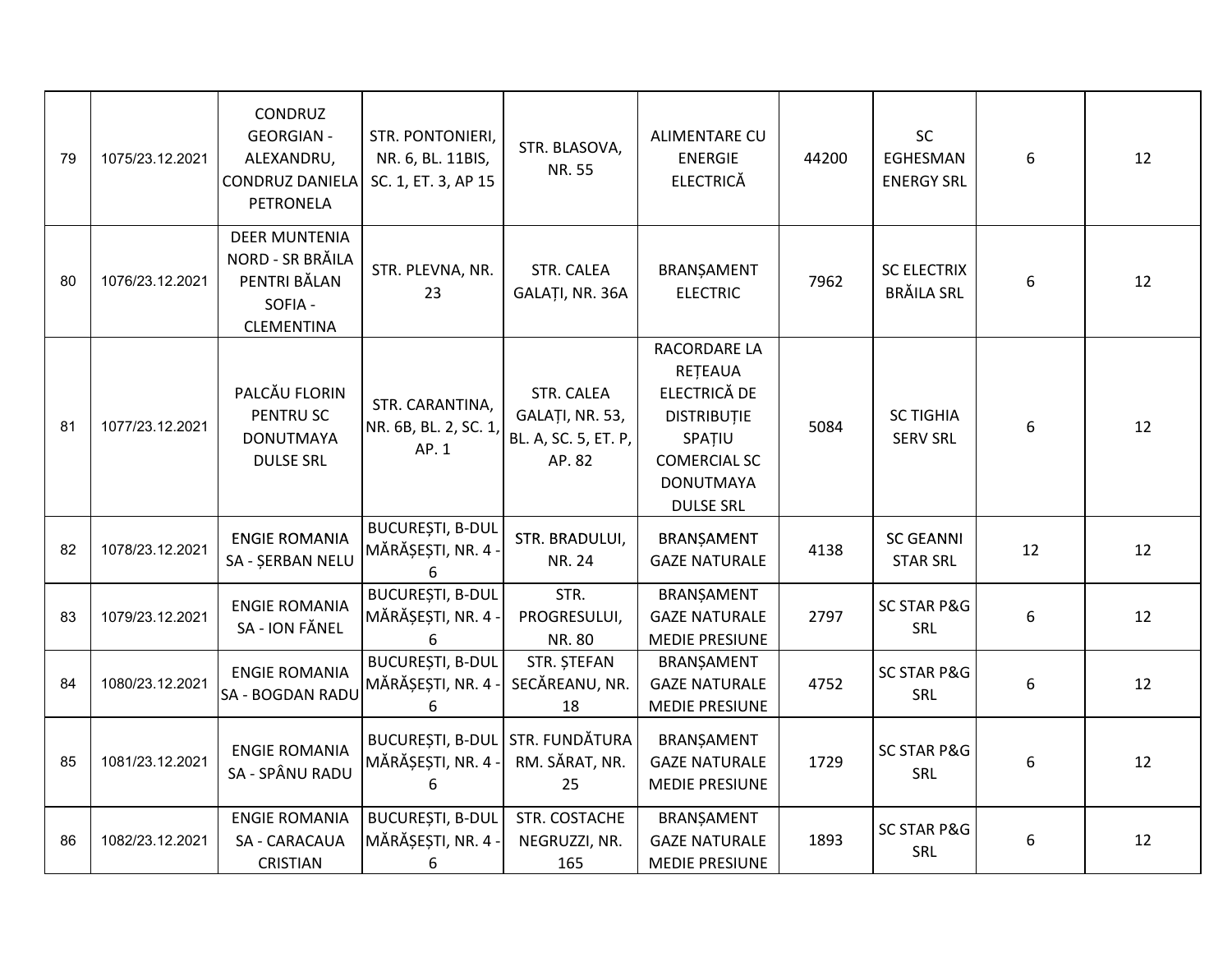| 87 | 1083/23.12.2021 | <b>ENGIE ROMANIA</b><br>SA - GHELASE<br><b>DUMITRA</b>                   | <b>BUCUREȘTI, B-DUL</b><br>MĂRĂȘEȘTI, NR. 4 -<br>6                           | STR. LOTRULUI,<br><b>NR. 16BIS</b>                              | RACORD GAZE<br><b>NATURALE</b>                                                                                           | 3199   | <b>SC GIMVEST</b><br>SRL                   | 6  | 12 |
|----|-----------------|--------------------------------------------------------------------------|------------------------------------------------------------------------------|-----------------------------------------------------------------|--------------------------------------------------------------------------------------------------------------------------|--------|--------------------------------------------|----|----|
| 88 | 1084/23.12.2021 | <b>ENGIE ROMANIA</b><br>SA - PRISACĂ<br>LUMINIȚA                         | <b>BUCUREȘTI, B-DUL</b><br>MĂRĂȘEȘTI, NR. 4 -<br>6                           | STR. MIRCEA CEL<br>MARE, NR. 112 -<br>114                       | BRANȘAMENT<br><b>GAZE NATURALE</b>                                                                                       | 3401   | <b>GAZTERM</b><br><b>PROIECT</b><br>GALATI | 6  | 12 |
| 89 | 1085/27.12.2021 | MANOLACHE<br>VASILE,<br>MANOLACHE<br><b>IONICA</b>                       | STR. OLTULUI, NR.<br>76                                                      | STR. LIVEZILOR,<br><b>NR. 1A</b>                                | <b>INTRARE</b> ÎN<br>LEGALITATE -<br><b>CONSTRUIRE</b><br>LOCUINȚĂ P                                                     | 28000  | PASCU<br><b>MIHAELA</b>                    | 12 | 12 |
| 90 | 1086/27.12.2021 | <b>TUDOR MARCELA</b>                                                     | <b>B-DUL</b><br>DOROBANȚILOR,<br>NR. 70, BL. B25, SC.<br>1, AP. 1            | STR. ROȘIORILOR,<br>NR. 212                                     | <b>SCHIMBARE DE</b><br><b>DESTINATIE CORP</b><br>C1 DIN LOCUINȚĂ<br>ÎN SALON DE<br>ÎNFRUMUSEȚARE<br><b>ŞI SOLAR</b>      | 105000 | <b>LUPOAIE</b><br><b>VLADIMIR</b>          | 12 | 12 |
| 91 | 1087/27.12.2021 | <b>TĂVÎRNAC FLORIN,</b><br><b>TOVÎRNAC</b><br><b>NICOLETA</b><br>ANDREEA | STR. MĂRĂȘEȘTI,<br>NR. 15                                                    | STR. CALEA<br>GALAȚI, NR. 49,<br>BL. 6, SC. 2, ET. P,<br>AP. 23 | <b>EXTINDERE</b><br>WINDFANG -<br><b>CABINETE</b><br><b>MEDICALE</b><br>INDIVIDUALE -<br><b>INTRARE</b> ÎN<br>LEGALITATE | 1000   | LUPOAIE<br><b>VLADIMIR</b>                 | 12 | 12 |
| 92 | 1088/27.12.2021 | <b>SC COSTIDRA</b><br><b>COMPREST SRL</b>                                | <b>STR. ŞOS.</b><br>BUZĂULUI, NR. 10,<br>BL. A11bis, SC. 2,<br>ET. 2, AP. 29 | <b>STR. ŞOS.</b><br>BUZĂULUI, NR.<br>149                        | <b>EXTINDERE ETAJ LA</b><br>CORP C1,<br>(P+1Eparțial) ȘI<br><b>CONSTRUIRE</b><br>MAGAZIE<br>METALICĂ                     | 60000  | <b>PASCU</b><br><b>MIHAELA</b>             | 12 | 12 |
| 93 | 1089/27.12.2021 | <b>SC ENGIE ROMANIA</b><br><b>SA - SIMION MARIN</b>                      | <b>BUCUREȘTI, B-DUL</b><br>MĂRĂȘEȘTI, NR. 4 -<br>6                           | STR. ION SLAVICI,<br><b>NR. 28</b>                              | BRANŞAMENT<br><b>GAZE NATURALE ȘI</b><br>PRM                                                                             | 5903   | <b>SC GAZTERM</b><br><b>PROIECT SRL</b>    | 6  | 12 |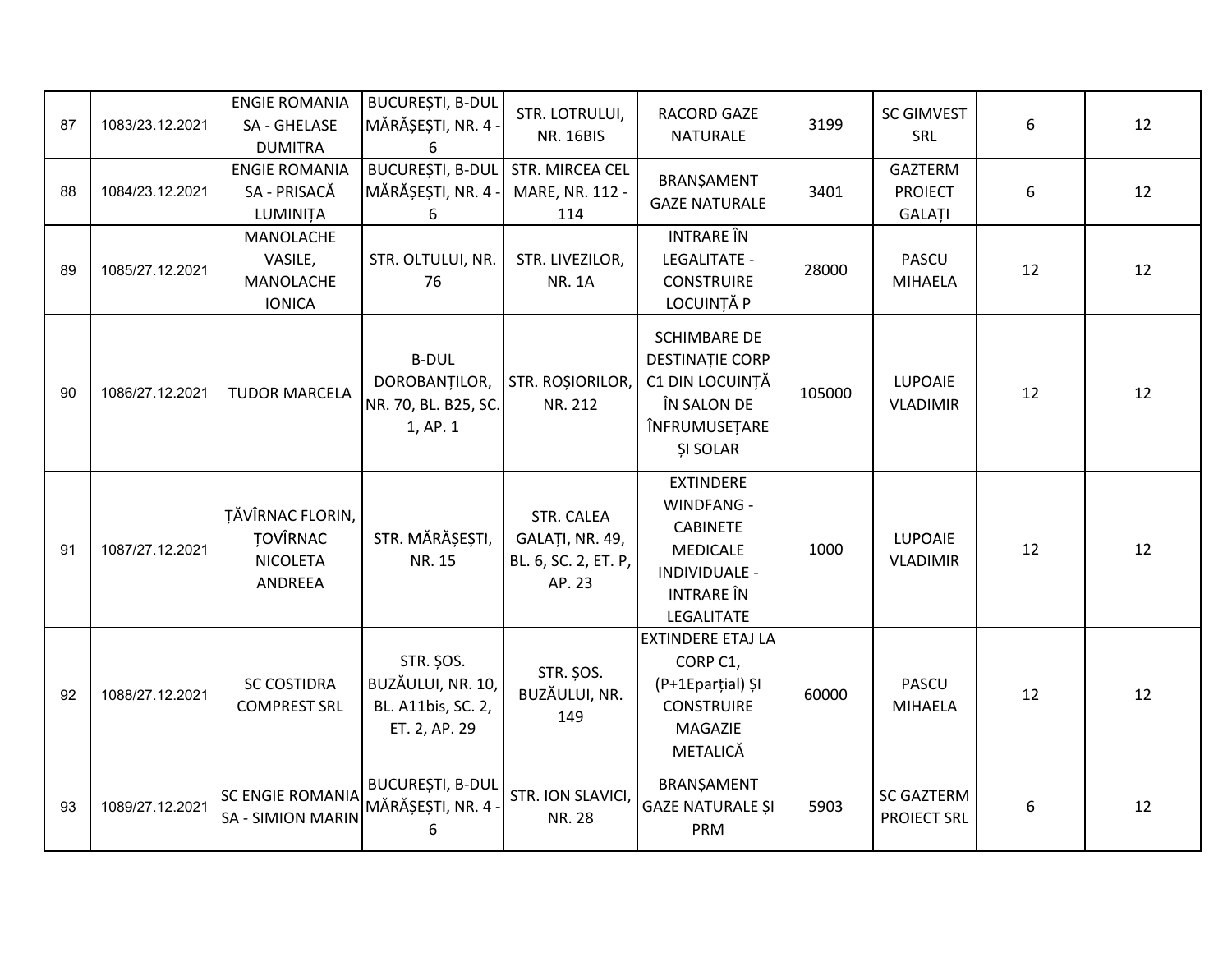| 94 | 1090/28.12.2021 | FĂTU MARIAN,<br>FĂTU ANA-MARIA          | STR. GRIVIȚEI, NR.<br>57                                         | STR. GRIVITEI, NR.<br>57, CONSTRUCTIA<br>$C1$ , AP. $1$         | <b>SCHIMBARE DE</b><br><b>DESTINAȚIE DIN</b><br>LOCUINȚĂ ÎN<br>SPAȚIU<br><b>COMERCIAL</b>                                                        | 8000  | <b>LUPOAIE</b><br><b>VLADIMIR</b>   | 12 | 12 |
|----|-----------------|-----------------------------------------|------------------------------------------------------------------|-----------------------------------------------------------------|--------------------------------------------------------------------------------------------------------------------------------------------------|-------|-------------------------------------|----|----|
| 95 | 1091/28.12.2021 | SURUIANU AUREL,<br><b>SURUIANU GICA</b> | STR. B-DUL<br>DOROBANȚILOR,<br>NR. 544                           | STR. B-DUL<br>DOROBANȚILOR,<br>NR. 544                          | <b>INTRARE</b> ÎN<br><b>LEGALITATE CORP</b><br><b>C2 SPATIU</b><br><b>COMERCIAL P</b>                                                            | 20000 | <b>LUCA</b><br><b>GHEORGHE</b>      | 12 | 12 |
| 96 | 1092/28.12.2021 | <b>IOAN PEPZI</b><br><b>ADRIANA</b>     | STR. CEZAR<br>BOLLIAC, NR. 25                                    | STR. ARAD, NR. 52                                               | ALIMENTARECU<br><b>ENERGIE</b><br><b>ELECTR5ICĂ</b><br><b>INSTALAȚIE DE</b><br>RACORDARE<br>BRANŞAMENT<br><b>ELECTRIC</b><br><b>MONOFAZAT</b>    | 4800  | SC<br>EGHESMAN<br><b>ENERGY SRL</b> | 12 | 12 |
| 97 | 1093/28.12.2021 | <b>SC ALIDAN SERV</b><br>SRL            | STR. B-DUL<br>DOROBANTILOR,<br>NR. 31, BL. A30,<br>SC. B, AP. 25 | STR. CALEA<br>GALAȚI, NR. 62,<br>BL. 7, SC. 3, ET. P.<br>AP. 42 | <b>EXTINDERE ACCES</b><br>LA SPATIU<br><b>COMERCIAL</b><br>EXECUTAT ÎN BAZA<br>A.C. NR.<br>3632/2001 -<br><b>INTRARE</b> ÎN<br><b>LEGALITATE</b> | 1000  | <b>PASCU</b><br><b>MIHAELA</b>      | 12 | 12 |
| 98 | 1094/28.12.2021 | <b>SC ALIDAN SERV</b><br>SRL            | STR. B-DUL<br>DOROBANTILOR,<br>NR. 31, BL. A30,<br>SC. B, AP. 25 | STR. CALEA<br>GALAȚI, NR. 70,<br>BL. I, SC. 1, ET. P.<br>AP. 3  | <b>EXTINDERE ACCES</b><br>LA SPATIU<br><b>COMERCIAL</b><br>EXECUTAT ÎN BAZA<br>A.C. NR.<br>185/20.04.2012 -<br><b>INTRARE</b> ÎN<br>LEGALITATE   | 1000  | <b>PASCU</b><br><b>MIHAELA</b>      | 12 | 12 |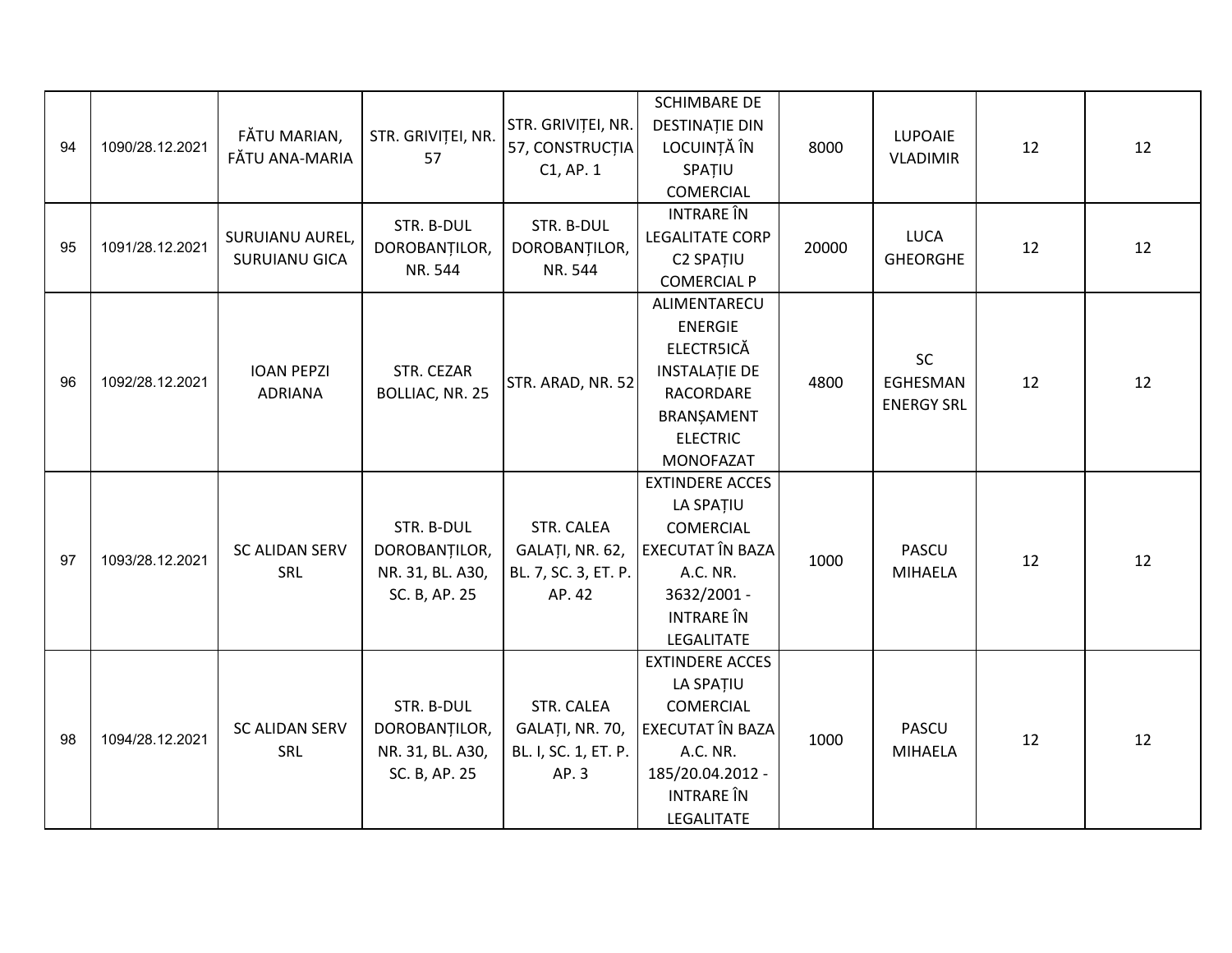| 99  | 1095/28.12.2021 | <b>GURGU GABRIEL,</b><br><b>GURGU VALERIA</b><br><b>ROXANA</b> | STR. CALEA<br>CĂLĂRAȘILOR NR.<br>321, BL. D3, SC. 4,<br>AP. 35   | STR. MINERVA,<br>NR. 29                                | RACORDAREA LA<br>REȚEA ELECTRICĂ<br>DE CONSUM<br>PERMANENT<br>LOCUINȚĂ                                                | 7820   | <b>SC DRAGCO</b><br><b>PROD SRL</b> | 30ZILE | 12 |
|-----|-----------------|----------------------------------------------------------------|------------------------------------------------------------------|--------------------------------------------------------|-----------------------------------------------------------------------------------------------------------------------|--------|-------------------------------------|--------|----|
| 100 | 1096/28.12.2021 | <b>VOINEA MIHAELA</b>                                          | STR. LOTRULUI,<br><b>NR.3</b>                                    | STR. PLEVNA, NR.<br>6, BL. A8, SC. 1,<br>ET. 1, AP. 26 | RECOMPARTIMEN<br><b>TARE</b><br>APARTAMENT ȘI<br>ÎNCHIDERE<br><b>BALCON</b>                                           | 35000  | <b>PASCU</b><br>MIHAELA             | 12     | 12 |
| 101 | 1097/28.12.2021 | PARASCHIV IONEL,<br>PARASCHIV<br><b>FLORENTINA</b>             | STR. CAZASULUI,<br><b>NR. 25</b>                                 | STR. CAZASULUI,<br>NR. 25                              | <b>SCHIMBARE DE</b><br>DESTINAȚIE<br>PARȚIAL CORP C1<br>DIN LOCUINȚĂ ÎN<br>SPATIU<br><b>COMERCIAL</b>                 | 4000   | <b>PASCU</b><br><b>MIHAELA</b>      | 12     | 12 |
| 102 | 1098/28.12.2021 | MITACHE DIANA -<br>MARIA, MITAVHE<br>MIHĂIȚĂ                   | STR. B-DUL<br>DOROBANTILOR,<br>NR. 504                           | STR. B-DUL<br>DOROBANȚILOR,<br>NR. 504                 | <b>CONSTRUIRE</b><br><b>WINDFANG</b>                                                                                  | 5000   | GĂGEANU<br><b>VIOREL</b>            | 12     | 12 |
| 103 | 1099/28.12.2021 | - ELENA, CARUSU<br><b>RALUCA</b>                               | MOCANU CRISTINA STR. COMETEI, NR.<br>3, BL. 24, SC. 5, AP.<br>89 | STR. ŞOS. RM.<br>SĂRAT, NR. 104                        | AMPLASARE<br><b>CONTAINER</b><br><b>METALIC CU</b><br>DESTINAȚIA DE<br><b>BIROU ȘI</b><br>ÎMPREJMUIRE<br><b>TEREN</b> | 37500  | <b>CIPRIAN</b><br>AVRAMESCU         | 12     | 12 |
| 104 | 1100/28.12.2021 | UDREA FLORIN,<br><b>UDREA GABRIELA</b><br><b>MIRABELA</b>      | STR. NICOPOLE,<br>NR. 151                                        | STR. GEORGE<br>TOPÂRCEANU,<br>NR. 20, NR. 152          | <b>CONSTRUIRE</b><br>LOCUINȚĂ<br>P+1Eparțial ȘI<br>GARD LA STRADĂ                                                     | 170000 | <b>PASCU</b><br><b>MIHAELA</b>      | 12     | 12 |